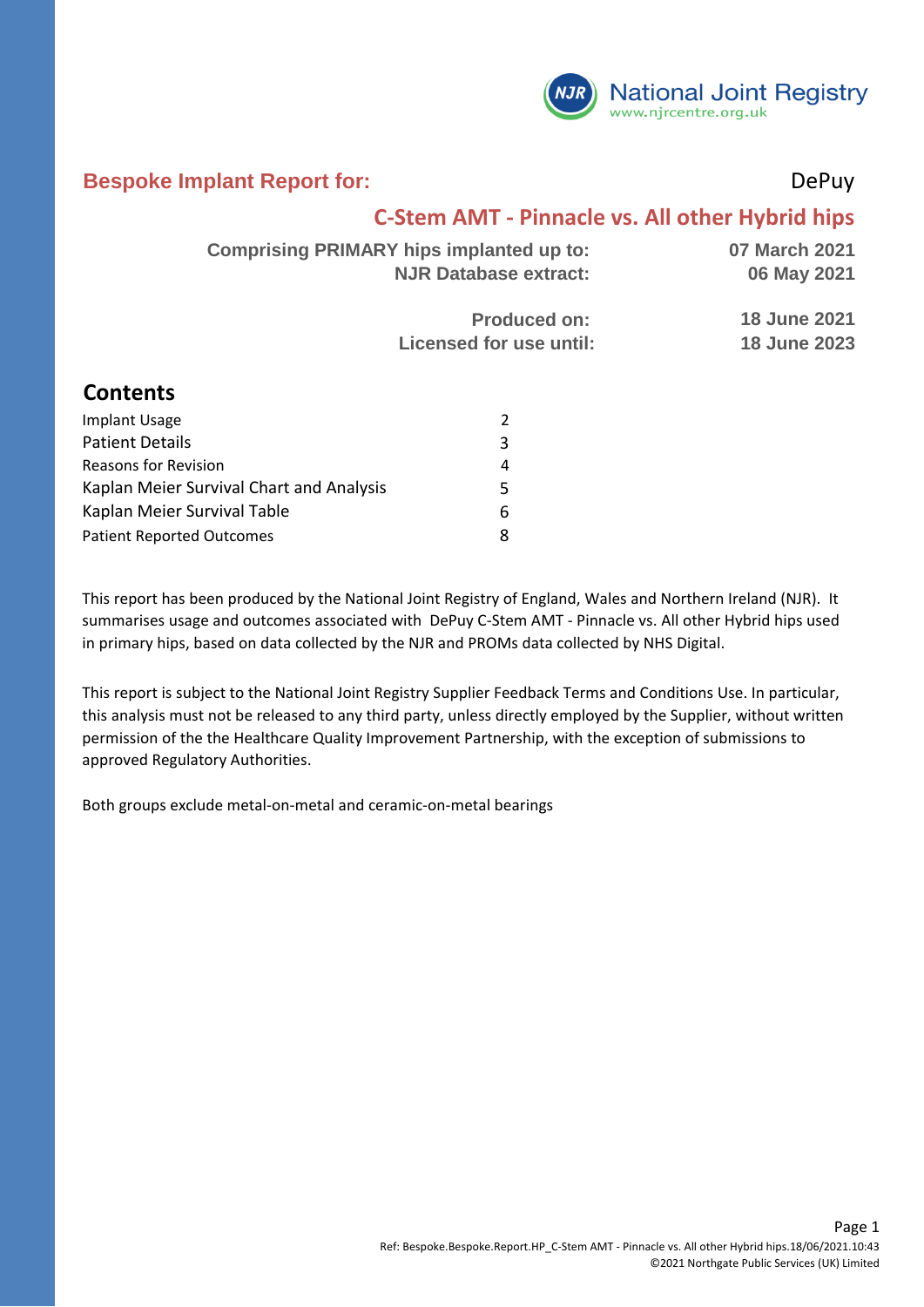# **NJR Recorded Usage**

### **Implant Usage**

| <b>Totals Recorded in NJR</b>      | <b>C-Stem AMT -</b><br><b>Pinnacle</b> | <b>All other Hybrid</b><br>hips |
|------------------------------------|----------------------------------------|---------------------------------|
| First usage in the NJR:            | 23-Jun-2005                            | 01-Apr-2003                     |
| Last usage in this dataset:        | 07-Mar-2021                            | 07-Mar-2021                     |
| Maximum implantation time (years): | 15.7                                   | 17.9                            |
| Mean implantation time (years):    | 3.7                                    | 5.5                             |
| Procedures                         | 21257                                  | 277160                          |
| Patients                           | 19698                                  | 247753                          |
| Centres                            | 184                                    | 463                             |
| <b>Consultants</b>                 | 562                                    | 2644                            |
| <b>Implanting Surgeons</b>         | 912                                    | 4542                            |

|                                                                                                           | <b>Year of implantation</b> |       |       |     |     |      |      |           |      |      |                                                            |     |                                                                   |
|-----------------------------------------------------------------------------------------------------------|-----------------------------|-------|-------|-----|-----|------|------|-----------|------|------|------------------------------------------------------------|-----|-------------------------------------------------------------------|
| <b>Group</b>                                                                                              | Pre-<br>2010                |       |       |     |     |      |      |           |      |      |                                                            |     | 2010 2011 2012 2013 2014 2015 2016 2017 2018 2019 2020 2021 Total |
| <b>C-Stem AMT -</b><br><b>Pinnacle</b>                                                                    | 646                         | 286   | 445   | 655 | 864 | 1379 | 1753 | 2153 2586 | 3227 | 4160 | 2680                                                       | 423 | 21257                                                             |
| All other Hybrid hips 46580 10972 12053 13240 16222 19921 22268 25539 27765 28979 31891 19144 2586 277160 |                             |       |       |     |     |      |      |           |      |      |                                                            |     |                                                                   |
| Total                                                                                                     |                             | 11258 | 12498 |     |     |      |      |           |      |      | 13895 17086 21300 24021 27692 30351 32206 36051 21824 3009 |     | 298417                                                            |

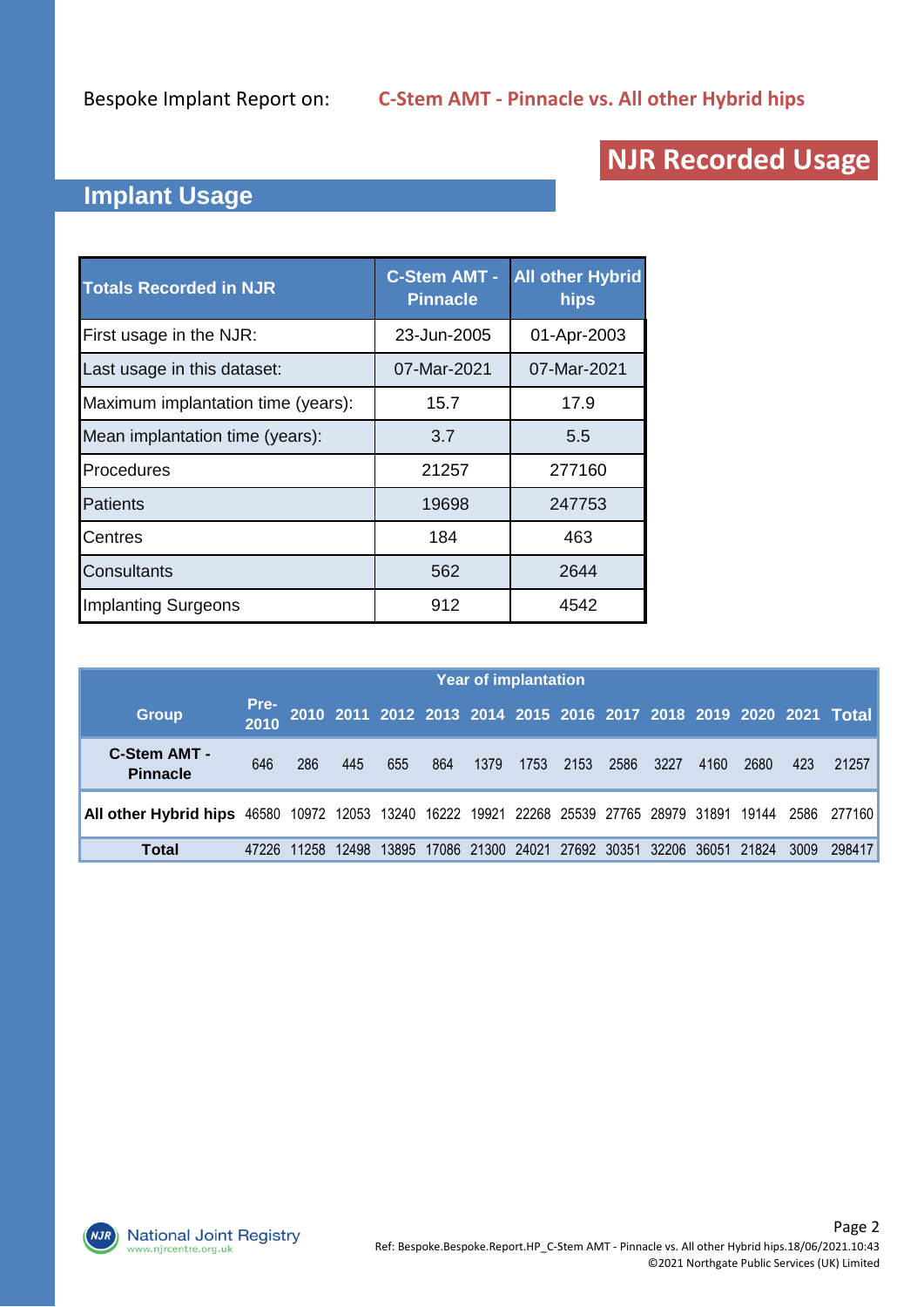# **Patient / Procedure Details**

### **Patient Details**

|                                      | <b>C-Stem AMT - Pinnacle</b> | <b>All other Hybrid hips</b> |
|--------------------------------------|------------------------------|------------------------------|
| <b>Total Procedures</b>              | 21257                        | 277160                       |
| <b>Total Patients</b>                | 19698                        | 247753                       |
| Demographics                         |                              |                              |
| Mean age                             | 70.9                         | 69.6                         |
| < 50                                 | 3.2%                         | 4.7%                         |
| $50 - 59$                            | 9.7%                         | 11.8%                        |
| $60 - 69$                            | 25.5%                        | 28.5%                        |
| $70 - 79$                            | 42.7%                        | 37.1%                        |
| $\geq 80$                            | 18.8%                        | 17.9%                        |
| <b>Median BMI</b>                    | 28                           | 28                           |
| % BMI information available          | 71.1%                        | 69.1%                        |
| Underweight (BMI < 18.5)             | 0.8%                         | 1.0%                         |
| Normal $(18.5 \leq BMI < 25)$        | 21.6%                        | 21.7%                        |
| Overweight $(25 \leq BMI \leq 30)$   | 39.8%                        | 39.1%                        |
| Obese I $(30 \leq BMI \leq 35)$      | 25.0%                        | 25.2%                        |
| Obese II $(35 \leq BMI \leq 40)$     | 10.0%                        | 9.6%                         |
| Obese III $(BMI \ge 40)$             | 2.9%                         | 3.4%                         |
| % Male                               | 37.7%                        | 37.3%                        |
| <b>ASA Grades</b>                    |                              |                              |
| P1 - Fit and healthy                 | 9.0%                         | 13.2%                        |
| P2 - Mild disease not incapacitating | 71.7%                        | 68.2%                        |
| P3 - Incapacitating systemic disease | 18.8%                        | 18.1%                        |
| P4 / P5                              | 0.5%                         | 0.6%                         |
| <b>Indications</b>                   |                              |                              |
| Osteoarthritis                       | 89.83%                       | 88.66%                       |
| <b>Rheumatoid Arthritis</b>          | 1.27%                        | 1.55%                        |
| Other Inflammatory Arthropathy       | 2.43%                        | 2.95%                        |
| Previous Trauma                      | 5.54%                        | 5.79%                        |
| <b>Avascular Necrosis</b>            | 1.30%                        | 1.85%                        |
| Other                                | 1.58%                        | 2.30%                        |

Total of indications may exceed total number of implants, since more than one indication can be listed per case.

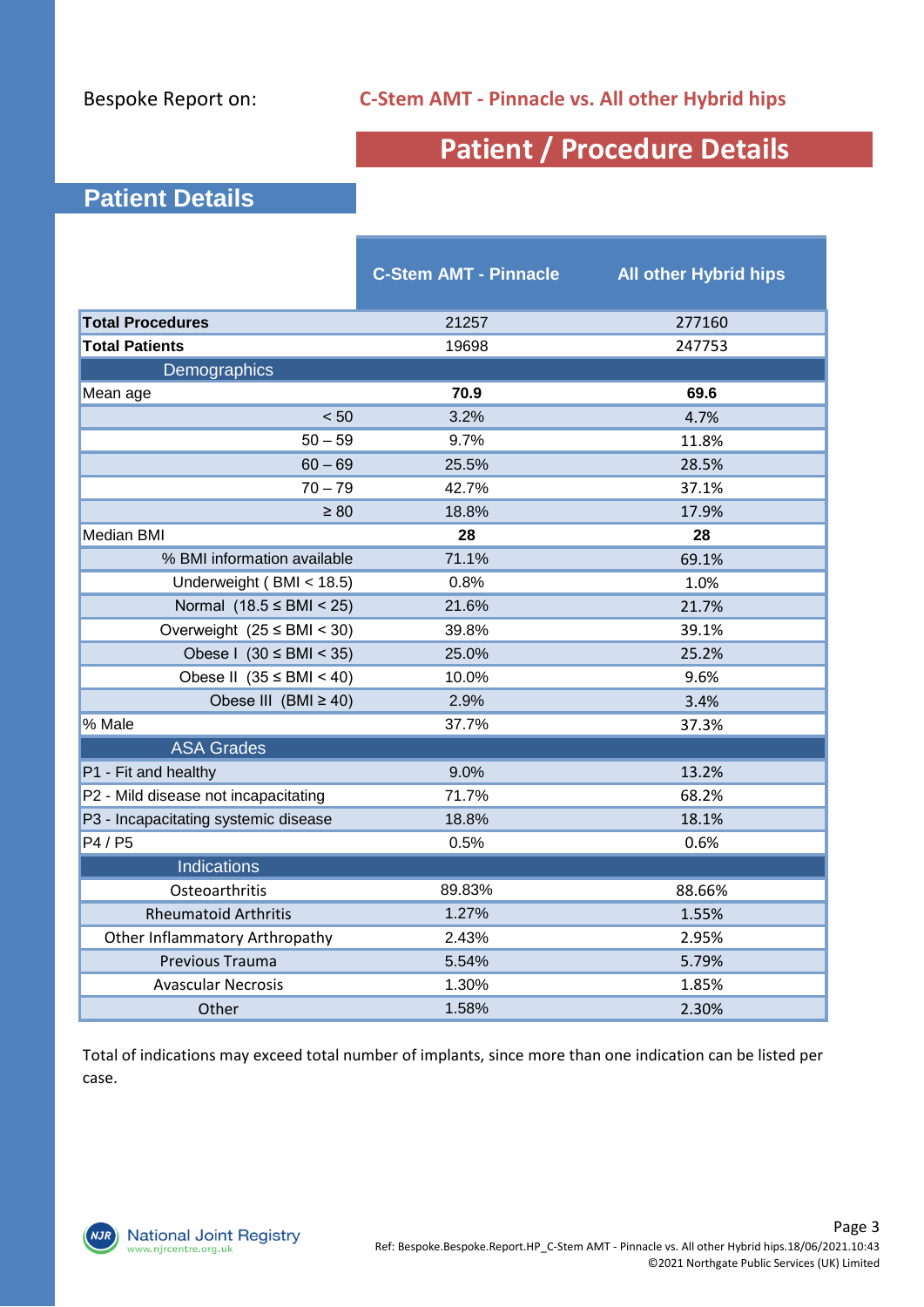## **Revision and Survivorship**

### **Reasons for Revision**

Reasons for revision of primary procedures in which the implant was used.

| <b>Reason for Revision</b>            | <b>C-Stem AMT - Pinnacle</b> |           | <b>All other Hybrid hips</b> | p value   |       |
|---------------------------------------|------------------------------|-----------|------------------------------|-----------|-------|
|                                       | Revised <sup>1</sup>         | Expected* | Revised <sup>†</sup>         | Expected* |       |
| Unexplained Pain                      | 8                            | 11.23     | 365                          | 361.77    | 0.446 |
| Dislocation / Subluxation             | 80                           | 83.48     | 1364                         | 1360.52   | 0.735 |
| <b>Adverse Soft Tissue Reaction</b>   | 4                            | 4.51      | 116                          | 115.49    | 1     |
| Infection                             | 58                           | 76.19     | 1160                         | 1141.81   | 0.033 |
| Aseptic Loosening - Stem              | 11                           | 13.09     | 388                          | 385.91    | 0.673 |
| Aseptic Loosening - Socket            | $\overline{7}$               | 14.66     | 384                          | 376.34    | 0.044 |
| Periprosthetic Fracture Stem          | 72                           | 65.70     | 1172                         | 1178.30   | 0.41  |
| <b>Periprosthetic Fracture Socket</b> | 6                            | 10.63     | 153                          | 148.37    | 0.2   |
| <b>Malalignment Stem</b>              | 10                           | 6.14      | 101                          | 104.86    | 0.139 |
| <b>Malalignment Socket</b>            | 15                           | 13.85     | 273                          | 274.15    | 0.68  |
| Wear Of Acetabular Component          | $\overline{7}$               | 6.36      | 229                          | 229.64    | 0.688 |
| <b>Lysis Stem</b>                     | 1                            | 3.55      | 149                          | 146.45    | 0.274 |
| Lysis Socket                          | $\overline{2}$               | 2.62      | 105                          | 104.38    | 1     |
| <b>Implant Fracture Stem</b>          | 1                            | 4.07      | 138                          | 134.93    | 0.198 |
| Implant Fracture Socket               | 3                            | 2.03      | 47                           | 47.97     | 0.458 |
| Implant Fracture Head                 | 1                            | 1.52      | 35                           | 34.48     | 1     |
| <b>Dissociation of Liner</b>          | 8                            | 4.53      | 82                           | 85.47     | 0.139 |
| Other / reason not recorded           | 9                            | 9.65      | 168                          | 167.35    |       |
| <b>Total Revised</b>                  | 260                          | 288.42    | 5212                         | 5183.58   | 0.09  |

† multiple reasons may be listed for one revision procedure

Significantly better, p < 0.001 Significantly better, p < 0.05 Significantly worse p < 0.05 Significantly worse p < 0.001



\* Logrank comparison, adjusted for Patient Gender, Age Group, Implantation year, and Indications (OA/non-OA)

| <b>Components Revised</b>                             |    | <b>C-Stem AMT - Pinnacle</b> | <b>All other Hybrid hips</b> |       |  |
|-------------------------------------------------------|----|------------------------------|------------------------------|-------|--|
| Femoral only                                          | 91 | 35.0%                        | 1564                         | 30.0% |  |
| Acetabular only                                       | 45 | 17.3%                        | 1019                         | 19.6% |  |
| Both femoral and acetabular                           | 78 | 30.0%                        | 1927                         | 37.0% |  |
| Neither femoral nor acetabular<br>revision recorded * | 46 | 17.7%                        | 702                          | 13.5% |  |

\* includes isolated head and/or liner exchange

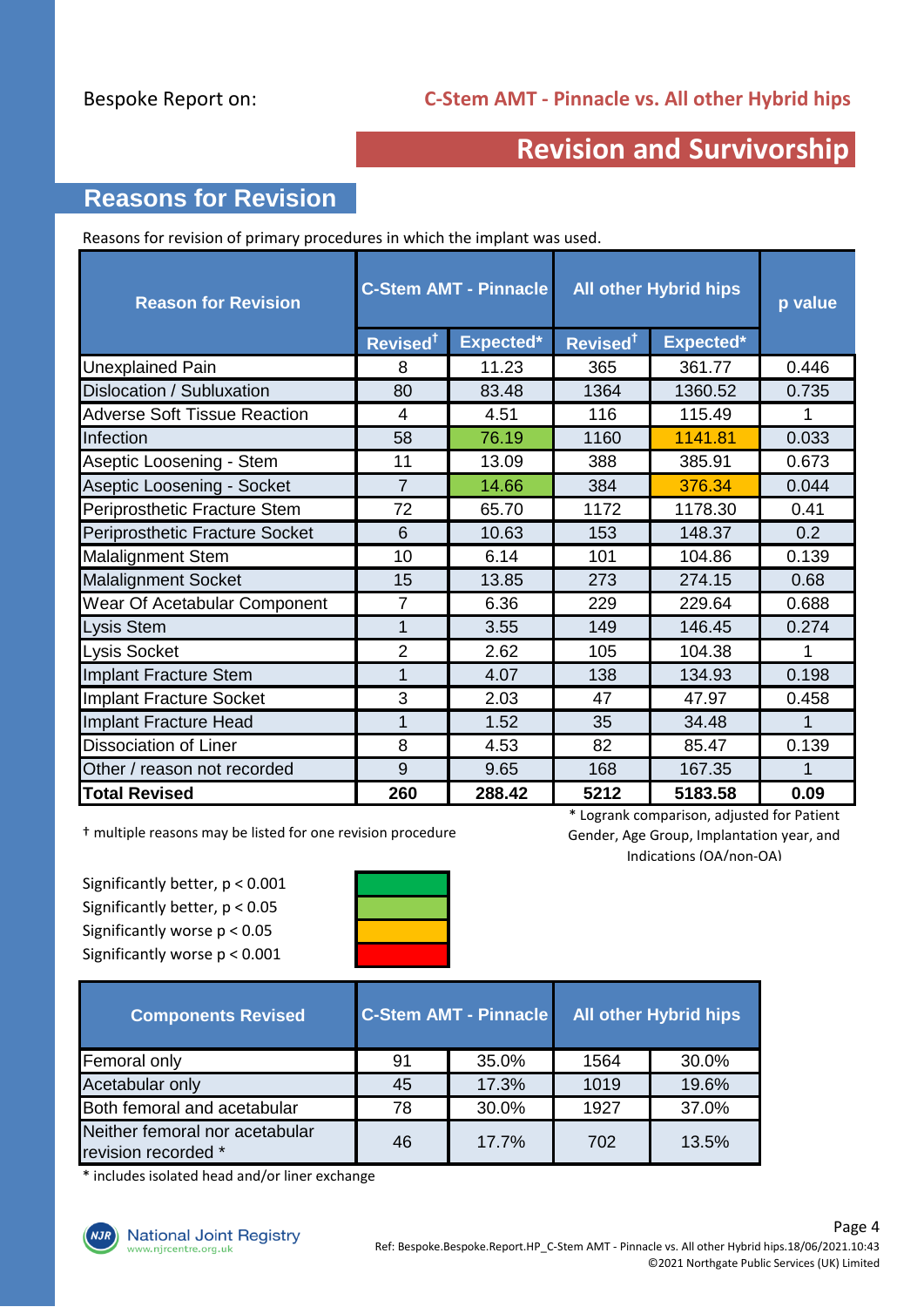

#### **Endpoint: Revision for any reason**

#### Stratified Log-rank test, with observed and expected number of revisions

| <b>Adjustment</b> | <b>C-Stem AMT - Pinnacle</b> |                 | <b>All other Hybrid hips</b> | p-value         |       |
|-------------------|------------------------------|-----------------|------------------------------|-----------------|-------|
|                   | <b>Observed</b>              | <b>Expected</b> | <b>Observed</b>              | <b>Expected</b> |       |
| Unadjusted        | 260                          | 295.7           | 5212                         | 5176.3          | 0.034 |
| Adjusted          | 260                          | 288.4           | 5212                         | 5183.6          | 0.090 |

Cox Proportional Hazards model for revision risk ratio of C-Stem AMT - Pinnacle / All other Hybrid hips

| <b>Adjustment</b> | <b>Hazard Ratio</b><br>(95% CI) | p-value |
|-------------------|---------------------------------|---------|
| Unadjusted        | 0.87<br>$(0.77 - 0.99)$         | 0.032   |
| Adjusted          | 0.89<br>$(0.79 - 1.01)$         | 0.081   |

Adjustment includes Patient Gender, Age Group, Implantation year, and Indications (OA/non-OA)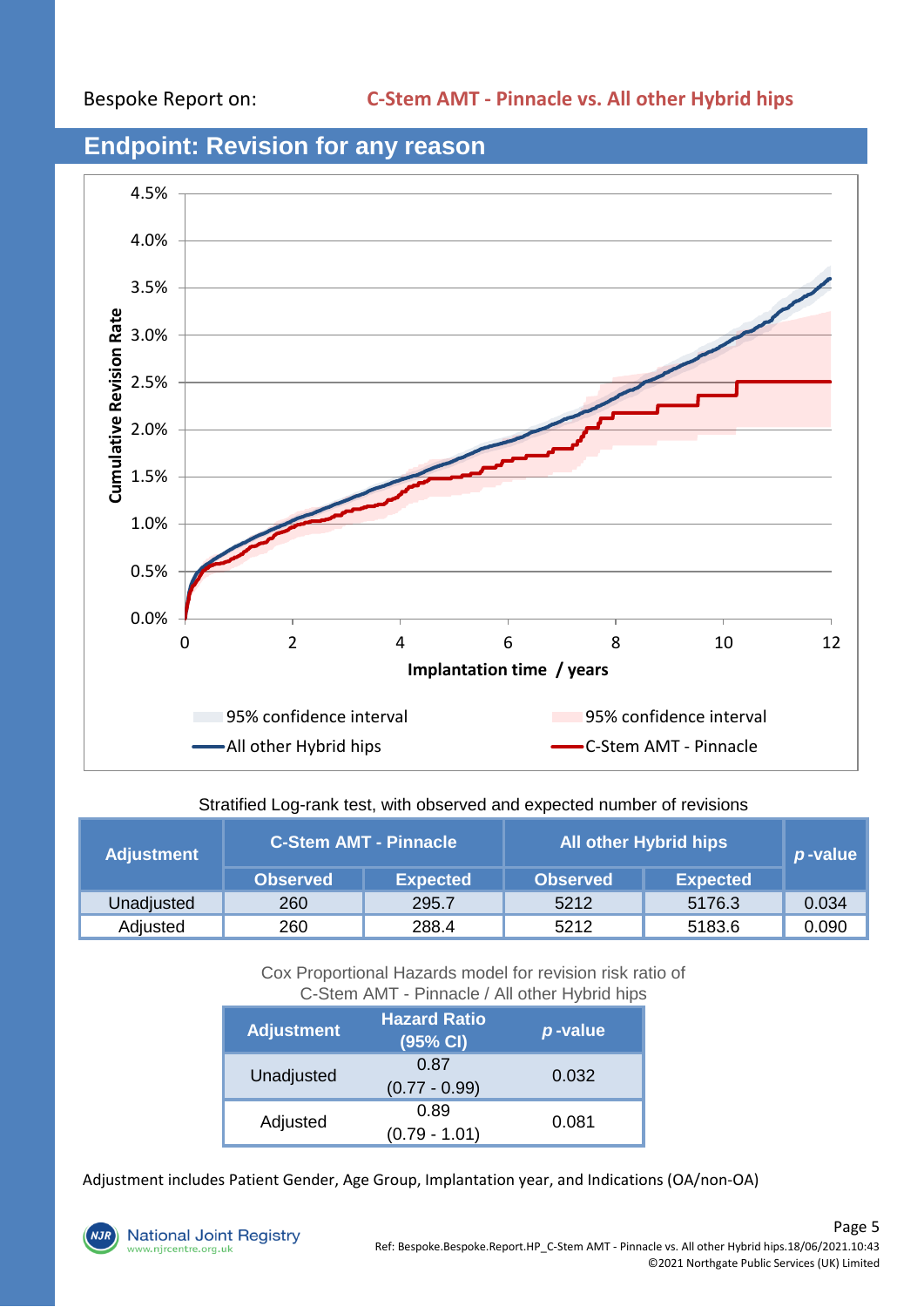#### Bespoke Report on: **C-Stem AMT - Pinnacle vs. All other Hybrid hips**

# **Revision and Survivorship**

### **Cumulative Revision Rate**

#### Endpoint: Revision for any reason

| <b>Period</b><br><b>/years</b> | <b>C-Stem AMT - Pinnacle</b> |                          |                | <b>All other Hybrid hips</b> |
|--------------------------------|------------------------------|--------------------------|----------------|------------------------------|
|                                | <b>At Risk</b>               | <b>Revision Rate</b>     | <b>At Risk</b> | <b>Revision Rate</b>         |
| 0                              | 21,257                       |                          | 277,160        |                              |
|                                | 18,655                       | $0.67\%$ (0.56% - 0.78%) | 255,673        | $0.78\%$ (0.75% - 0.81%)     |
|                                | 14,105                       | $0.97\%$ (0.84% - 1.11%) | 219,930        | 1.04% (1.00% - 1.08%)        |
| 3                              | 10,604                       | 1.14% (0.99% - 1.30%)    | 186,819        | 1.26% (1.21% - 1.30%)        |
| 4                              | 7,851                        | 1.32% (1.15% - 1.50%)    | 156,493        | 1.47% (1.42% - 1.52%)        |
| 5                              | 5,670                        | 1.50% (1.31% - 1.71%)    | 128,594        | 1.67% (1.62% - 1.73%)        |
| 6                              | 3,901                        | 1.67% (1.45% - 1.91%)    | 104,721        | 1.88% (1.82% - 1.94%)        |
| 7                              | 2,519                        | 1.80% (1.55% - 2.07%)    | 84,305         | 2.10% (2.03% - 2.17%)        |
| 8                              | 1,676                        | 2.18% (1.83% - 2.56%)    | 67,410         | 2.34% (2.27% - 2.42%)        |
| 9                              | 1,126                        | 2.26% (1.89% - 2.68%)    | 54,069         | 2.62% (2.54% - 2.71%)        |
| 10                             | 733                          | 2.37% (1.95% - 2.87%)    | 42,781         | 2.90% (2.80% - 3.00%)        |
| 11                             | 504                          | 2.51% (2.03% - 3.13%)    | 33,145         | 3.23% (3.12% - 3.34%)        |
| 12                             | 347                          | 2.51% (2.03% - 3.26%)    | 24,877         | 3.61% (3.48% - 3.74%)        |
| 13                             | 252                          | 2.51% (2.03% - 3.38%)    | 17,795         | 3.89% (3.74% - 4.04%)        |
| 14                             | 148                          | 2.51% (2.03% - 3.65%)    | 11,764         | 4.20% (4.03% - 4.38%)        |
| 15                             |                              |                          | 7,197          | 4.57% (4.36% - 4.78%)        |

Cumulative revision rate with 95% confidence intervals Rate is only reported for times where more than 40 remain at risk

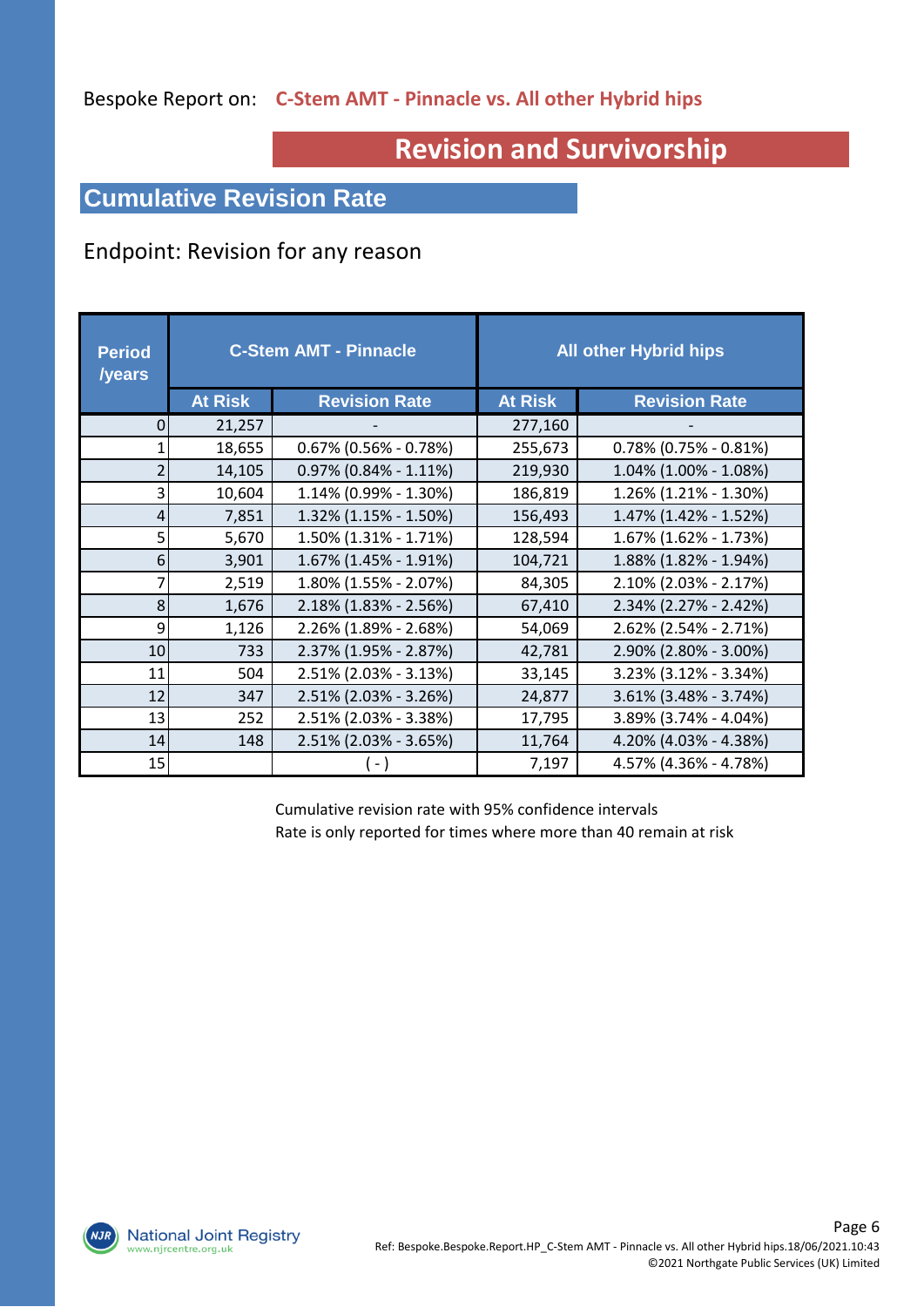#### Bespoke Report on:

#### **C-Stem AMT - Pinnacle vs. All other Hybrid hips**

## **Patient Reported Outcomes**

**PROMs Analysis** Comprising PROMs data up to: 31 December 2019

| <b>Oxford Hip Score</b><br>$(0 - 48)$ | <b>C-Stem AMT - Pinnacle</b> | <b>All other Hybrid hips</b> |  |  |
|---------------------------------------|------------------------------|------------------------------|--|--|
| <b>Paired Records</b>                 | 6,606                        | 72,580                       |  |  |
| PreOp score                           | $18.5(18.3 - 18.7)$          | $17.8(17.7 - 17.8)$          |  |  |
| 6 month score                         | $40.9(40.7 - 41.1)$          | $40.0$ (39.9 - 40.1)         |  |  |
| 6 month score (adjusted)              | $40.5(40.3 - 40.6)$          | $40.0 (40.0 - 40.1)$         |  |  |
| Health gain                           | $22.4(22.1 - 22.6)$          | $22.2$ (22.1 - 22.3)         |  |  |
| Health gain (adjusted)                | $22.5(22.3 - 22.7)$          | $22.1(22.0 - 22.1)$          |  |  |
| p value (adjusted health gain)        | < 0.001                      |                              |  |  |
| Score Improved                        | 97.9%<br>97.7%               |                              |  |  |

| <b>EQ-5D Index</b><br>$(-0.59 - 1.00)$ | <b>C-Stem AMT - Pinnacle</b> | <b>All other Hybrid hips</b> |  |  |
|----------------------------------------|------------------------------|------------------------------|--|--|
| <b>Paired Records</b>                  | 6,060                        | 66,924                       |  |  |
| PreOp score                            | $0.377$ (0.369 - 0.385)      | $0.348(0.346 - 0.351)$       |  |  |
| 6 month score                          | $0.824$ (0.818 - 0.829)      | $0.804(0.802 - 0.805)$       |  |  |
| 6 month score (adjusted)               | $0.810(0.805 - 0.816)$       | $0.804$ (0.803 - 0.806)      |  |  |
| Health gain                            | $0.446(0.438 - 0.455)$       | $0.455(0.453 - 0.458)$       |  |  |
| Health gain (adjusted)                 | $0.457$ (0.452 - 0.462)      | $0.451(0.449 - 0.453)$       |  |  |
| p value (adjusted health gain)         | 0.19                         |                              |  |  |
| Score Improved                         | 90.4%<br>90.7%               |                              |  |  |

| <b>EQ-VAS</b><br>$(0 - 100)$   | <b>C-Stem AMT - Pinnacle</b> | <b>All other Hybrid hips</b> |
|--------------------------------|------------------------------|------------------------------|
| <b>Paired Records</b>          | 5,774                        | 64,441                       |
| PreOp score                    | $66.1(65.6 - 66.7)$          | $64.5(64.3 - 64.7)$          |
| 6 month score                  | 78.9 (78.5 - 79.4)           | $77.5(77.3 - 77.6)$          |
| 6 month score (adjusted)       | 78.0 (77.6 - 78.4)           | $77.5(77.4 - 77.6)$          |
| Health gain                    | 12.8 (12.2 - 13.4)           | $13.0(12.8 - 13.1)$          |
| Health gain (adjusted)         | $13.2(12.8 - 13.6)$          | $12.7(12.6 - 12.9)$          |
| p value (adjusted health gain) | 0.22                         |                              |
| Score Improved                 | 68.1%                        | 67.7%                        |

Adjusted scores correspond to the NHS Digital version 3 casemix-adjustment model. This includes patient variables from PROMs, HES, and IMD data.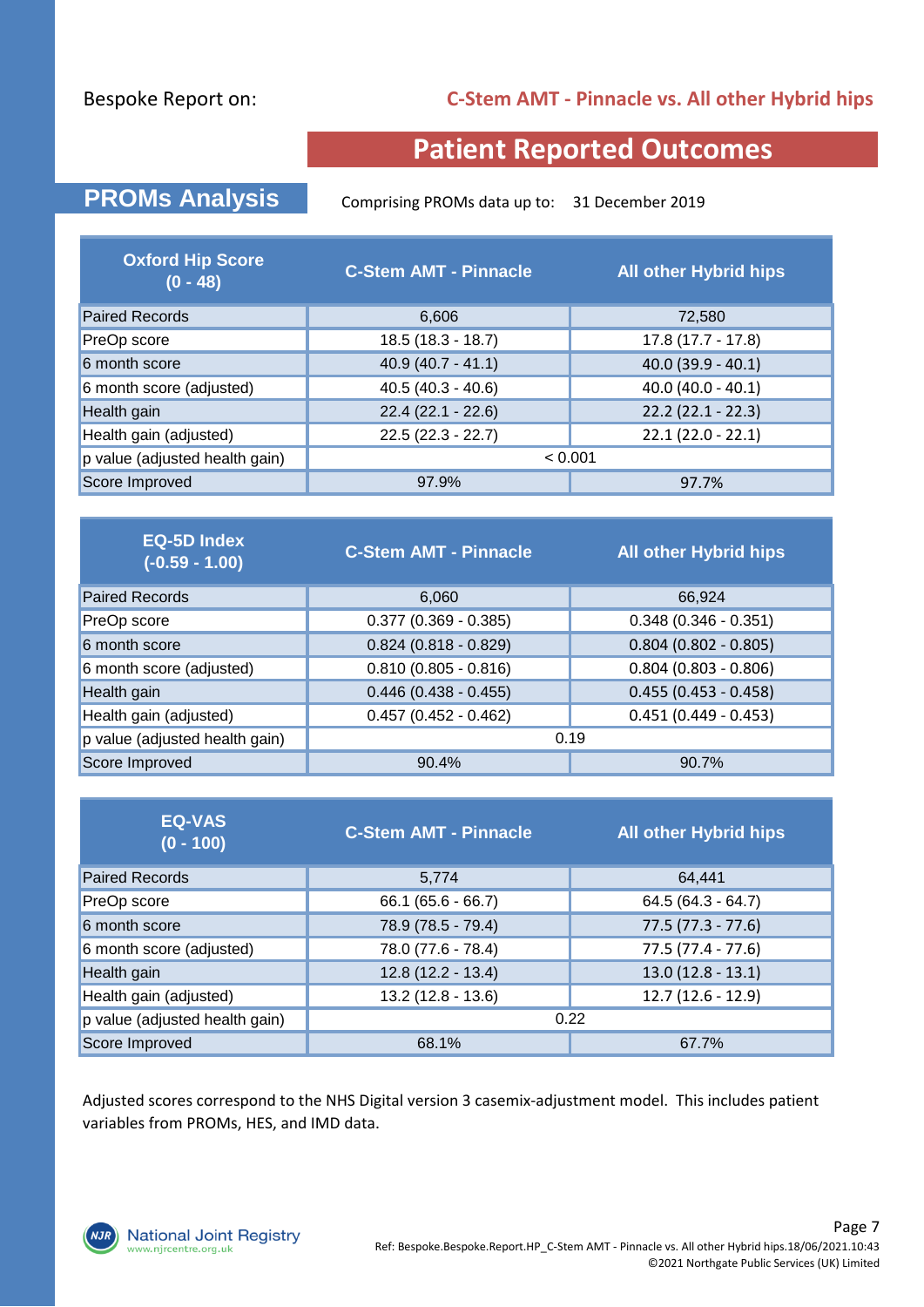#### Bespoke report on:

#### **C-Stem AMT - Pinnacle vs. All other Hybrid hips**

Responses are not case mix adjusted

## **Patient Reported Outcomes**



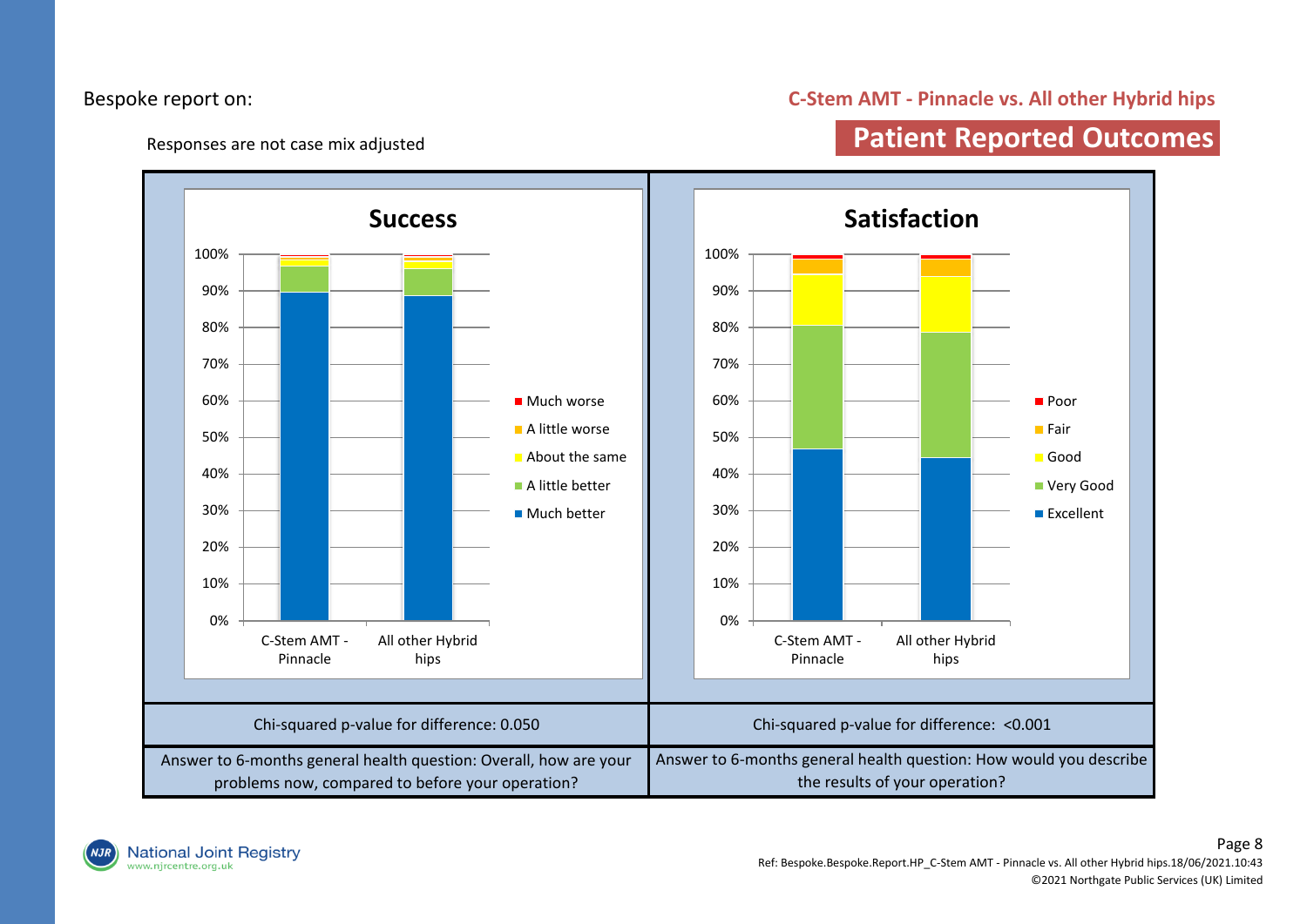# **Patient Reported Outcomes**

#### **Success**

| <b>Response</b> | <b>C-Stem AMT - Pinnacle</b> | <b>All other Hybrid hips</b> |
|-----------------|------------------------------|------------------------------|
| Much better     | 6042                         | 65372                        |
| A little better | 481                          | 5531                         |
| About the same  | 109                          | 1450                         |
| A little worse  | 59                           | 838                          |
| Much worse      | 49                           | 554                          |

Answer to 6-months general health question:

"Overall, how are your problems now, compared to before your operation?"

### **Satisfaction**

| <b>Response</b>  | <b>C-Stem AMT - Pinnacle</b> | <b>All other Hybrid hips</b> |
|------------------|------------------------------|------------------------------|
| Excellent        | 3157                         | 32815                        |
| <b>Very Good</b> | 2270                         | 25174                        |
| Good             | 928                          | 11130                        |
| Fair             | 287                          | 3542                         |
| Poor             | 83                           | 950                          |

Answer to 6-months general health question:

"How would you describe the results of your operation?"

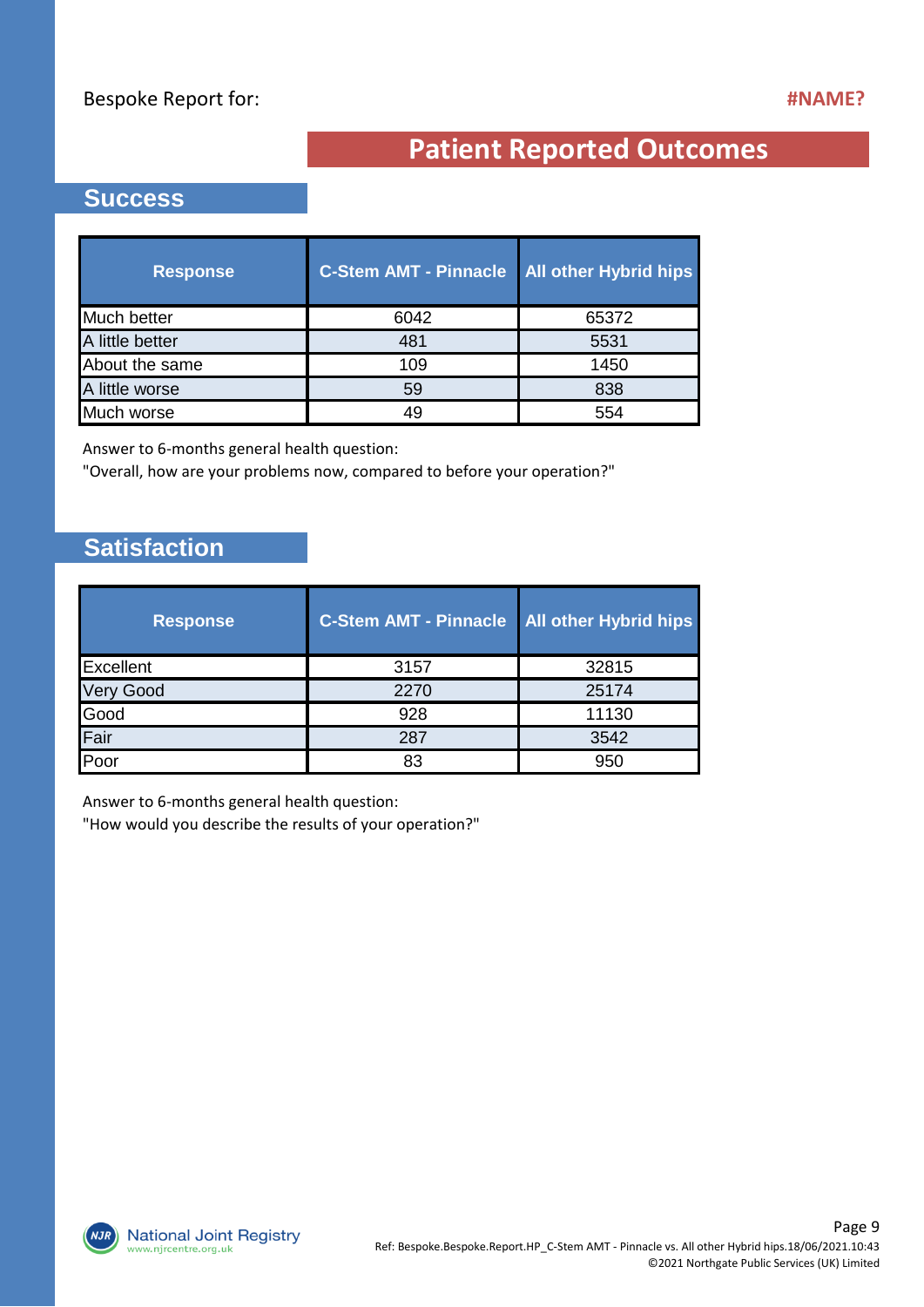## **Disclaimer**

#### **Disclaimer**

The National Joint Registry (NJR) produces this report through its contractor, Northgate Public Services (UK) Limited (NPS) using data collected, collated and provided by third parties. As a result, neither NJR or NPS takes any responsibility for the accuracy, currency, reliability and correctness of any data used or referred to in this report, and disclaims all warranties in relation to such data, in each case to the maximum extent permitted by legislation.

To the maximum extent permitted by law, neither the NJR or NPS shall have any liability (including but not limited to liability by reason of negligence) for any loss, damage, cost or expense incurred or arising by reason of any person using or relying on the data within this report and whether caused by reason of any error, omission or misrepresentation in the report or otherwise. This report is not to be taken as advice. Third parties using or relying on the data in this report do so at their own risk and will be responsible for making their own assessment and should verify all relevant representations, statements and information with their own professional advisers.

**National Joint Registry** vw.njrcentre.org.uk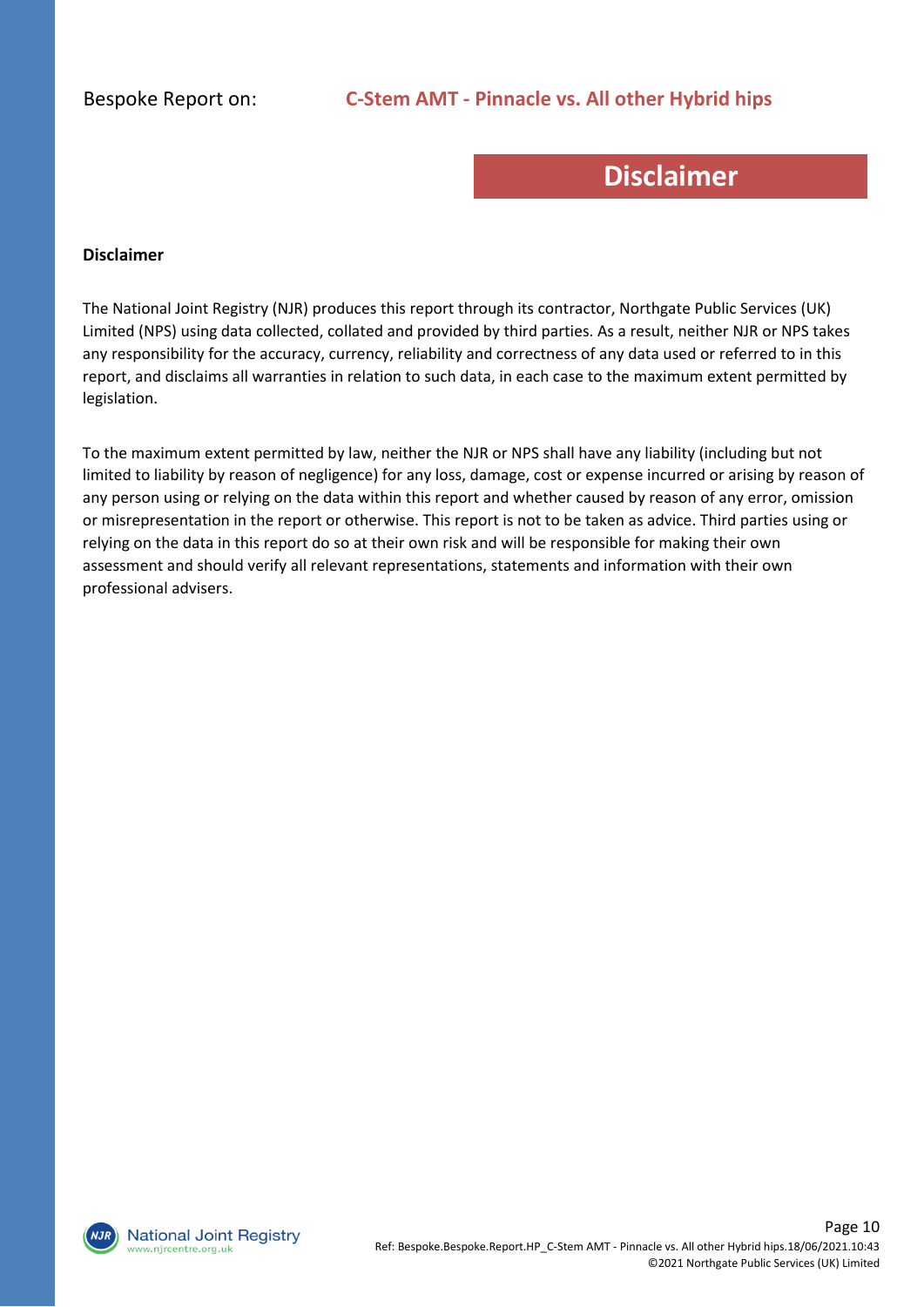#### **Catalogue Number**

#### **Description**

#### **Number Implanted**

| <b>CUPS</b> |                                                      |                 |
|-------------|------------------------------------------------------|-----------------|
| 121701048   | PINNACLE SHELL 100 48mm                              | 430             |
| 121701050   | PINNACLE SHELL 100 50mm                              | 685             |
| 121701052   | PINNACLE SHELL 100 52mm                              | 722             |
| 121701054   | PINNACLE SHELL 100 54mm                              | 615             |
| 121701056   | PINNACLE SHELL 100 56mm                              | 402             |
| 121701058   | PINNACLE SHELL 100 58mm                              | 201             |
| 121701060   | PINNACLE SHELL 100 60mm                              | 61              |
| 121701062   | PINNACLE SHELL 100 62mm                              | 19              |
| 121701064   | PINNACLE SHELL 100 64mm                              | 4               |
| 121702050   | PINNACLE SECTOR ACET CUP 50MM                        |                 |
| 121702052   | PINNACLE SECTOR ACET CUP 52MM                        | $\overline{c}$  |
| 121702054   | PINNACLE SECTOR ACET CUP 54MM                        |                 |
| 121702056   | PINNACLE SECTOR ACET CUP 56MM                        |                 |
| 121702060   | PINNACLE SECTOR ACET CUP 60MM                        |                 |
| 121703048   | PINNACLE SHELL 300 48mm                              | 28              |
| 121703050   | PINNACLE SHELL 300 50mm                              | 33              |
| 121703052   | PINNACLE SHELL 300 52mm                              | 18              |
| 121703054   | PINNACLE SHELL 300 54mm                              | 15              |
| 121703056   | PINNACLE SHELL 300 56mm                              | 13              |
| 121703058   | PINNACLE SHELL 300 58mm                              | 7               |
| 121703062   | PINNACLE SHELL 300 62mm                              |                 |
| 121711048   | PINN 100 HA ACET CUP 48MM                            | 358             |
| 121711050   | PINN 100 HA ACET CUP 50MM                            | 521             |
| 121711052   | PINN 100 HA ACET CUP 52MM                            | 756             |
| 121711054   | PINN 100 HA ACET CUP 54MM                            | 643             |
| 121711056   | PINN 100 HA ACET CUP 56MM                            | 471             |
| 121711058   | PINN 100 HA ACET CUP 58MM                            | 209             |
| 121711060   | PINN 100 HA ACET CUP 60MM                            | 82              |
| 121711062   | PINN 100 HA ACET CUP 62MM                            | 33              |
| 121711064   | PINN 100 HA ACET CUP 64MM                            | 10 <sup>1</sup> |
| 121711066   | PINN 100 HA ACET CUP 66MM                            |                 |
| 121712048   | PINN SECTOR HA ACET CUP 48MM                         | 743             |
| 121712050   | PINN SECTOR HA ACET CUP 50MM                         | 1371            |
| 121712052   | PINN SECTOR HA ACET CUP 52MM                         | 2033            |
| 121712054   | PINN SECTOR HA ACET CUP 54MM                         | 1516            |
| 121712056   | PINN SECTOR HA ACET CUP 56MM                         | 1060            |
| 121712058   | PINN SECTOR HA ACET CUP 58MM                         | 554             |
| 121712060   | PINN SECTOR HA ACET CUP 60MM                         | 203             |
| 121712062   | PINN SECTOR HA ACET CUP 62MM                         | 65              |
| 121712064   | PINN SECTOR HA ACET CUP 64MM                         | 26              |
| 121712066   | PINN SECTOR HA ACET CUP 66MM                         |                 |
| 121716062   | PINNACLE REVISION SHELL W/GRIPTION 62MM              |                 |
| 121716066   | PINNACLE REVISION SHELL W/GRIPTION 66MM              |                 |
| 121717058   | PINNACLE DEEP PROFILE REVISION SHELL W/GRIPTION 58MM |                 |
| 121720042   | PINN BANTAM CUP 42MM                                 |                 |

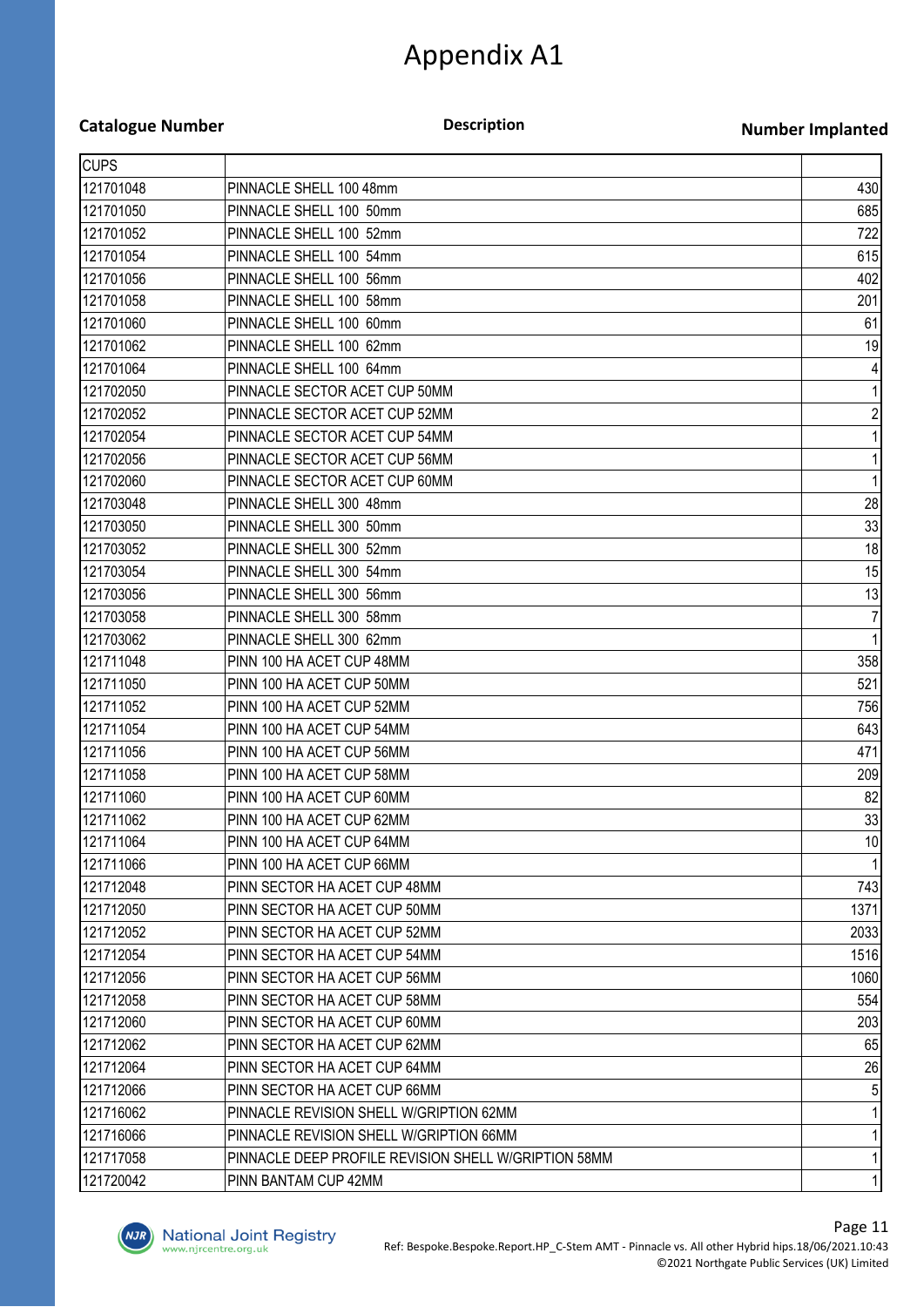**Description**

#### **Number Implanted**

| 121720044 | PINN BANTAM CUP 44MM                     | 44               |
|-----------|------------------------------------------|------------------|
| 121720046 | PINN BANTAM CUP 46MM                     | 140              |
| 121720048 | PINNACLE SHELL MULTIHOLE 48mm            | $\overline{2}$   |
| 121720050 | PINNACLE SHELL MULTIHOLE 50mm            | $\sqrt{5}$       |
| 121720052 | PINNACLE SHELL MULTIHOLE 52mm            | 10               |
| 121720054 | PINNACLE SHELL MULTIHOLE 54mm            | $\vert 4 \vert$  |
| 121720056 | PINNACLE SHELL MULTIHOLE 56mm            | $\mathbf{2}$     |
| 121720058 | PINNACLE SHELL MULTIHOLE 58mm            | $\mathbf{3}$     |
| 121720060 | PINNACLE SHELL MULTIHOLE 60mm            | $\mathbf{1}$     |
| 121722048 | PINNACLE SHELL SECTOR 48mm               | 678              |
| 121722050 | PINNACLE SHELL SECTOR 50mm               | 884              |
| 121722052 | PINNACLE SHELL SECTOR 52mm               | 1232             |
| 121722054 | PINNACLE SHELL SECTOR 54mm               | 875              |
| 121722056 | PINNACLE SHELL SECTOR 56mm               | 537              |
| 121722058 | PINNACLE SHELL SECTOR 58mm               | 245              |
| 121722060 | PINNACLE SHELL SECTOR 60mm               | 111              |
| 121722062 | PINNACLE SHELL SECTOR 62mm               | 48               |
| 121722064 | PINNACLE SHELL SECTOR 64mm               | 14               |
| 121722066 | PINNACLE SHELL SECTOR 66mm               | $\vert 4 \vert$  |
| 121730044 | PINNACLE BANTAM SHELL W/GRIPTION 44MM    | $\vert 4 \vert$  |
| 121730046 | PINNACLE BANTAM SHELL W/GRIPTION 46MM    | $\overline{2}$   |
| 121730048 | PINNACLE MULTIHOLE SHELL W/GRIPTION 48MM | 36               |
| 121730050 | PINNACLE MULTIHOLE SHELL W/GRIPTION 50MM | 30               |
| 121730052 | PINNACLE MULTIHOLE SHELL W/GRIPTION 52MM | 71               |
| 121730054 | PINNACLE MULTIHOLE SHELL W/GRIPTION 54MM | 52               |
| 121730056 | PINNACLE MULTIHOLE SHELL W/GRIPTION 56MM | 36               |
| 121730058 | PINNACLE MULTIHOLE SHELL W/GRIPTION 58MM | 17               |
| 121730060 | PINNACLE MULTIHOLE SHELL W/GRIPTION 60MM | 25               |
| 121730062 | PINNACLE MULTIHOLE SHELL W/GRIPTION 62MM | $\overline{9}$   |
| 121730064 | PINNACLE MULTIHOLE SHELL W/GRIPTION 64MM | $\mathbf{3}$     |
| 121730066 | PINNACLE MULTIHOLE SHELL W/GRIPTION 66MM | $\vert$          |
| 121730068 | PINNACLE MULTIHOLE SHELL W/GRIPTION 68MM | $\overline{2}$   |
| 121730070 | PINNACLE MULTIHOLE SHELL W/GRIPTION 70MM | 1                |
| 121731044 | PINNACLE 100 SHELL W/GRIPTION 44MM       | 5 <sup>1</sup>   |
| 121731046 | PINNACLE 100 SHELL W/GRIPTION 46MM       | 41               |
| 121731048 | PINNACLE 100 SHELL W/GRIPTION 48MM       | 50               |
| 121731050 | PINNACLE 100 SHELL W/GRIPTION 50MM       | 68               |
| 121731052 | PINNACLE 100 SHELL W/GRIPTION 52MM       | 113              |
| 121731054 | PINNACLE 100 SHELL W/GRIPTION 54MM       | 94               |
| 121731056 | PINNACLE 100 SHELL W/GRIPTION 56MM       | 94               |
| 121731058 | PINNACLE 100 SHELL W/GRIPTION 58MM       | 38               |
| 121731060 | PINNACLE 100 SHELL W/GRIPTION 60MM       | 21               |
| 121731062 | PINNACLE 100 SHELL W/GRIPTION 62MM       | $6 \overline{6}$ |
| 121731064 | PINNACLE 100 SHELL W/GRIPTION 64MM       | 1                |
| 121732048 | PINNACLE SECTOR SHELL W/GRIPTION 48MM    | 210              |
| 121732050 | PINNACLE SECTOR SHELL W/GRIPTION 50MM    | 331              |

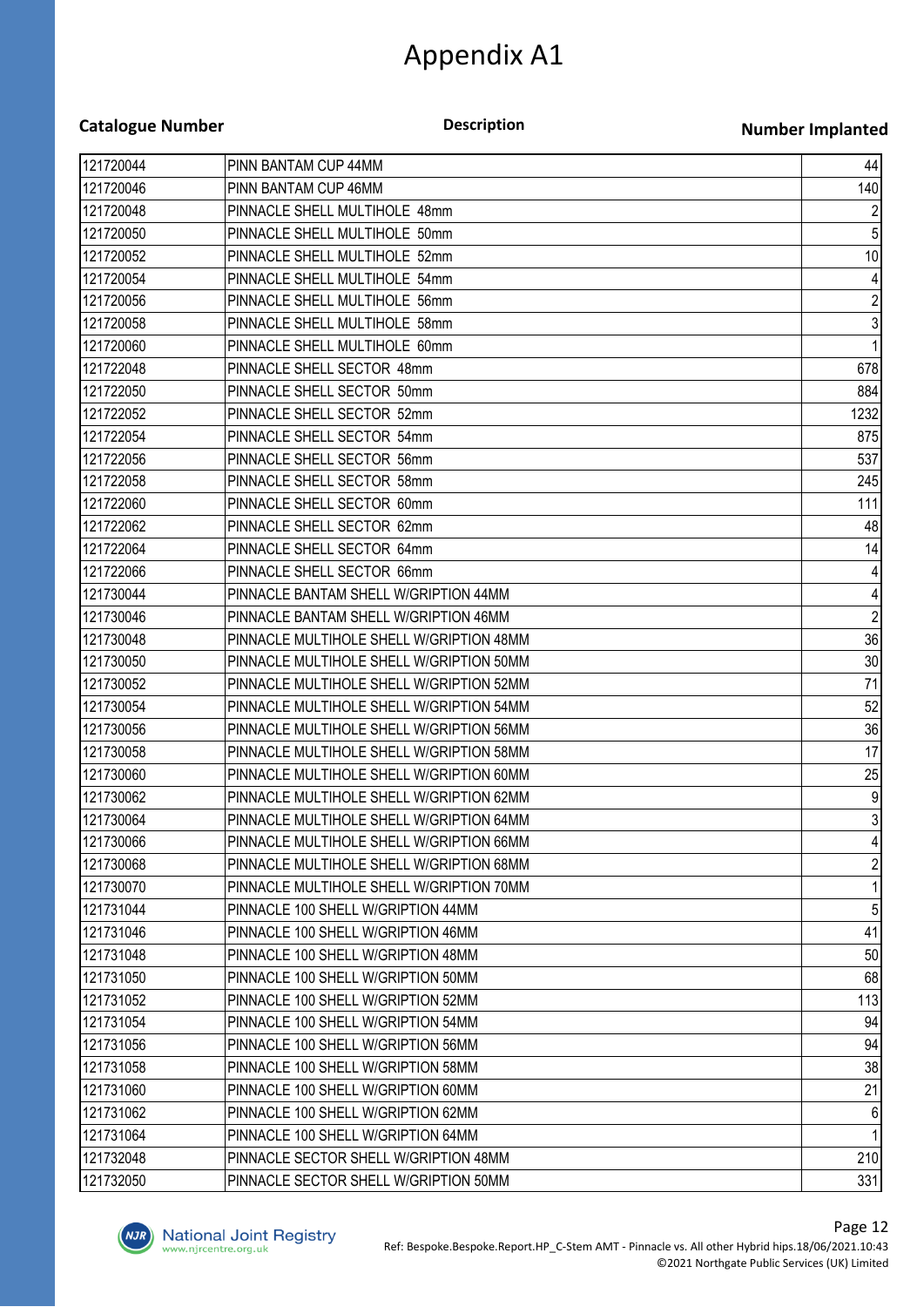| <b>Catalogue Number</b> | <b>Description</b>                                                                     | <b>Number Implanted</b> |
|-------------------------|----------------------------------------------------------------------------------------|-------------------------|
| 121732052               | PINNACLE SECTOR SHELL W/GRIPTION 52MM                                                  | 446                     |
| 121732054               | PINNACLE SECTOR SHELL W/GRIPTION 54MM                                                  | 311                     |
| 121732056               | PINNACLE SECTOR SHELL W/GRIPTION 56MM                                                  | 183                     |
| 121732058               | PINNACLE SECTOR SHELL W/GRIPTION 58MM                                                  | 117                     |
| 121732060               | PINNACLE SECTOR SHELL W/GRIPTION 60MM                                                  | 43                      |
| 121732062               | PINNACLE SECTOR SHELL W/GRIPTION 62MM                                                  | 22                      |
| 121732064               | PINNACLE SECTOR SHELL W/GRIPTION 64MM                                                  | 4                       |
| 121732066               | PINNACLE SECTOR SHELL W/GRIPTION 66MM                                                  | 4                       |
| <b>LINERS</b>           |                                                                                        |                         |
| 121828048               | PINNACLE ENDURON PE LINER NEUTRAL 48X28mm                                              | 23                      |
| 121828050               | PINNACLE ENDURON PE LINER NEUTRAL 50X28mm                                              | 55                      |
| 121828052               | PINNACLE ENDURON PE LINER NEUTRAL 52X28mm                                              | 27                      |
| 121828054               | PINNACLE ENDURON PE LINER NEUTRAL 54X28mm                                              | 19                      |
| 121828056               | PINNACLE ENDURON PE LINER NEUTRAL 56X28mm                                              | 15                      |
| 121828058               | PINNACLE ENDURON PE LINER NEUTRAL 58X28mm                                              | $\sqrt{3}$              |
| 121828060               | PINNACLE ENDURON PE LINER NEUTRAL 60X28mm                                              | 7                       |
| 121828148               | PINNACLE ENDURON PE LINER +4 10 DEGREE 48X28mm                                         | $\mathfrak{Z}$          |
| 121828150               | PINNACLE ENDURON PE LINER +4 10 DEGREE 50X28mm                                         | $\overline{c}$          |
| 121828152               | PINNACLE ENDURON PE LINER +4 10 DEGREE 52X28mm                                         | $\mathbf{3}$            |
| 121828154               | PINNACLE ENDURON PE LINER +4 10 DEGREE 54X28mm                                         |                         |
| 121828156               | PINNACLE ENDURON PE LINER +4 10 DEGREE 56X28mm                                         | 4                       |
| 121828160               | PINNACLE ENDURON PE LINER +4 10 DEGREE 60X28mm                                         | 1                       |
| 121828248               | PINNACLE ENDURON PE LINER LIPPED 48X28mm                                               | 25                      |
| 121828250               | PINNACLE ENDURON PE LINER LIPPED 50X28mm                                               | 46                      |
| 121828252               | PINNACLE ENDURON PE LINER LIPPED 52X28mm                                               | 52                      |
| 121828254               | PINNACLE ENDURON PE LINER LIPPED 54X28mm                                               | 37                      |
| 121828256               | PINNACLE ENDURON PE LINER LIPPED 56X28mm                                               | 32                      |
| 121828258               | PINNACLE ENDURON PE LINER LIPPED 58X28mm                                               | 8                       |
| 121828260               | PINNACLE ENDURON PE LINER LIPPED 60X28mm                                               | 5 <sub>l</sub>          |
| 121828262               | PINNACLE ENDURON PE LINER LIPPED 62X28mm                                               |                         |
| 121828264               | PINNACLE ENDURON PE LINER LIPPED 64X28mm                                               |                         |
| 121828454               | PINNACLE ENDURON PE LINER +4 NEUTRAL 54X28mm                                           |                         |
| 121828648               | Pinnacle ESConstrained 28mm +4 GVF Liner OD 48mm                                       | 17                      |
| 121828650               | Pinnacle ESConstrained 28mm +4 GVF Liner OD 50mm                                       | 13                      |
| 121828748               | Pinnacle ESConstrained 28mm +4/10 Degree GVF Liner OD 48mm                             |                         |
| 121828750               | Pinnacle ESConstrained 28mm +4/10 Degree GVF Liner OD 50mm                             |                         |
| 121832052               | PINNACLE ENDURON PE LINER NEUTRAL 52X32mm                                              | 12                      |
| 121832054               | PINNACLE ENDURON PE LINER NEUTRAL 54X32mm                                              | 20                      |
| 121832056               | PINNACLE ENDURON PE LINER NEUTRAL 56X32mm                                              |                         |
| 121832058               |                                                                                        |                         |
| 121832060               | PINNACLE ENDURON PE LINER NEUTRAL 58X32mm<br>PINNACLE ENDURON PE LINER NEUTRAL 60X32mm |                         |
|                         |                                                                                        |                         |
| 121832062               | PINNACLE ENDURON PE LINER NEUTRAL 62X32mm                                              | 11                      |
| 121832252               | PINNACLE ENDURON PE LINER LIPPED 52X32mm                                               |                         |
| 121832254               | PINNACLE ENDURON PE LINER LIPPED 54X32mm                                               |                         |
| 121832256               | PINNACLE ENDURON PE LINER LIPPED 56X32mm                                               | $\vert 4 \vert$         |

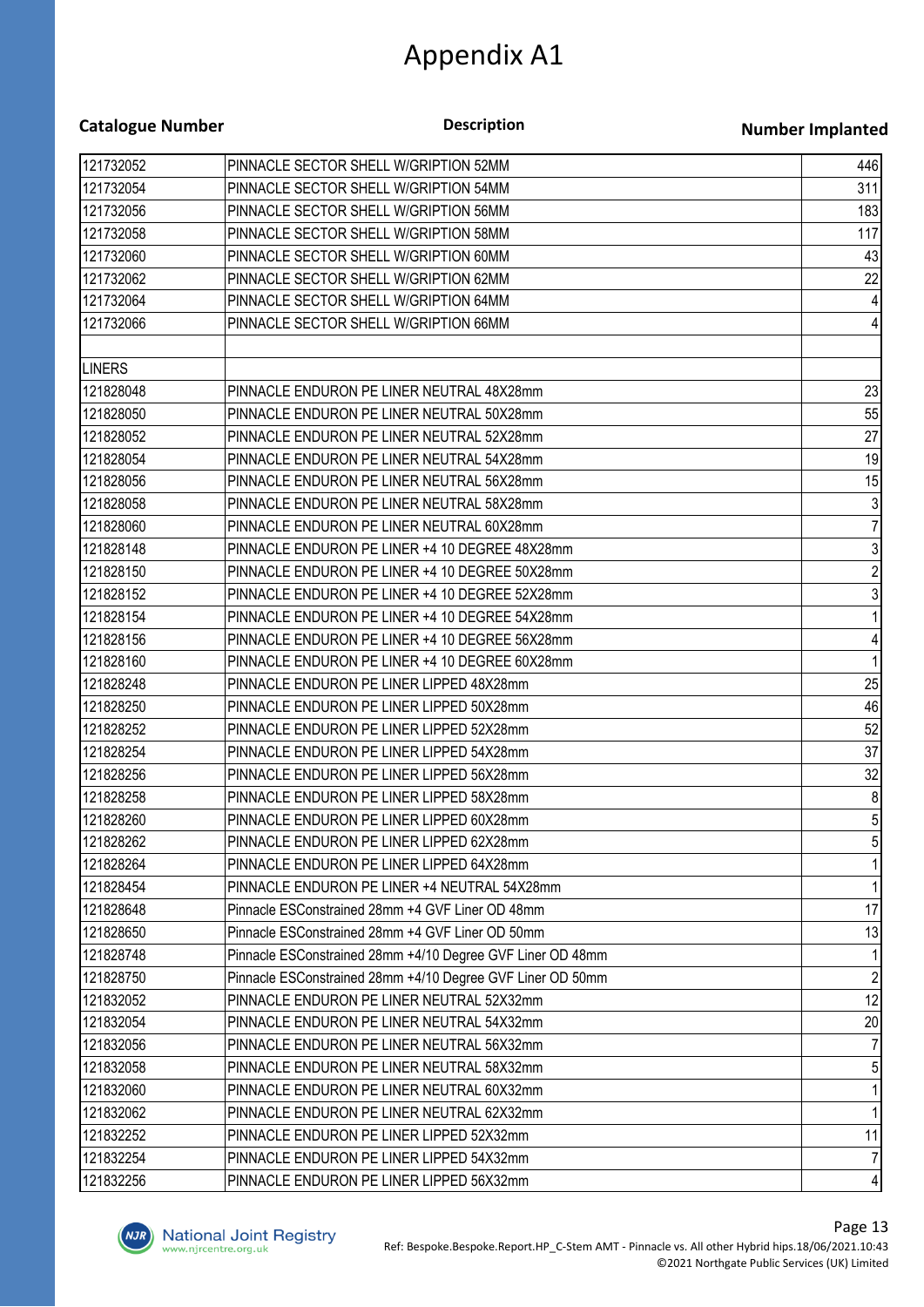| <b>Catalogue Number</b> | <b>Description</b>                                         | <b>Number Implanted</b> |
|-------------------------|------------------------------------------------------------|-------------------------|
| 121832258               | PINNACLE ENDURON PE LINER LIPPED 58X32mm                   | $\mathbf{2}$            |
| 121832262               | PINNACLE ENDURON PE LINER LIPPED 62X32mm                   |                         |
| 121832652               | Pinnacle ESConstrained 32mm +4 Neutral GVF Liner OD 52mm   | 24                      |
| 121832654               | Pinnacle ESConstrained 32mm +4 Neutral GVF Liner OD 54mm   | 14                      |
| 121832752               | Pinnacle ESConstrained 32mm +4/10 Degree GVF Liner OD 52mm | $\overline{2}$          |
| 121836656               | Pinnacle ESConstrained 36mm +4 Neutral GVF Liner OD 56mm   | 14                      |
| 121836658               | Pinnacle ESConstrained 36mm +4 Neutral GVF Liner OD 58mm   | 7                       |
| 121836660               | Pinnacle ESConstrained 36mm +4 Neutral GVF Liner OD 60mm   | $\overline{2}$          |
| 121840662               | PINNACLE GVF LINER +4 62X40mm                              |                         |
| 121840666               | PINNACLE GVF LINER +4 66X40mm                              |                         |
| 121840764               | PINNACLE GVF LINER +4 10 DEGREE 64X40mm                    |                         |
| 121840766               | PINNACLE GVF LINER +4 10 DEGREE 66X40mm                    |                         |
| 121881752               | PINN DELTA CER INSRT 52ODX36ID                             | 383                     |
| 121881754               | PINN DELTA CER INSRT 54ODX36ID                             | 362                     |
| 121881756               | PINN DELTA CER INSRT 56ODX36ID                             | 235                     |
| 121881758               | PINN DELTA CER INSRT 58ODX36ID                             | 95                      |
| 121881760               | PINN DELTA CER INSRT 60ODX36ID                             | 50                      |
| 121881762               | PINN DELTA CER INSRT 62ODX36ID                             | 16                      |
| 121881764               | PINN DELTA CER INSRT 64ODX36ID                             | 13                      |
| 121881766               | PINN DELTA CER INSRT 66ODX36ID                             | $\overline{2}$          |
| 121882748               | PINN DELTA CER INSERT 48ODX32ID                            | 127                     |
| 121882750               | PINN DELTA CER INSERT 50ODX32ID                            | 233                     |
| 121882752               | PINN DELTA CER INSRT 52ODX32ID                             | 51                      |
| 121883744               | PINN DELTA CER INSRT 44ODX28ID                             | 12                      |
| 121883746               | PINN DELTA CER INSRT 46ODX28ID                             | 30                      |
| 121883748               | PINN DELTA CER INSRT 48ODX28ID                             | 51                      |
| 121883750               | PINN DELTA CER INSRT 50ODX28ID                             | 65                      |
| 121883752               | PINN DELTA CER INSRT 52ODX28ID                             | 14                      |
| 121883754               | PINN DELTA CER INSRT 54ODX28ID                             | 11                      |
| 121883756               | PINN DELTA CER INSRT 56ODX28ID                             | 41                      |
| 121883758               | PINN DELTA CER INSRT 58ODX28ID                             |                         |
| 121887352               | PINNACLE METAL LINER NEUTRAL 52X36mm                       |                         |
| 121922042               | PINN MAR NEUT 42ODX22.225ID                                |                         |
| 121926046               | PINN MAR NEUT 46ODX26ID                                    |                         |
| 121928044               | Pinnacle Marathon PE Liner Neutral 44mm x 28mm             | 27                      |
| 121928046               | PINN MAR NEUT 46ODX28ID                                    | 120                     |
| 121928048               | PINNACLE MARATHON PE LINER NEUTRAL 48X28mm                 | 447                     |
| 121928050               | PINNACLE MARATHON PE LINER NEUTRAL 50X28mm                 | 555                     |
| 121928052               | PINNACLE MARATHON PE LINER NEUTRAL 52X28mm                 | 245                     |
| 121928054               | PINNACLE MARATHON PE LINER NEUTRAL 54X28mm                 | 131                     |
| 121928056               | PINNACLE MARATHON PE LINER NEUTRAL 56X28mm                 | 70                      |
| 121928058               | PINNACLE MARATHON PE LINER NEUTRAL 58X28mm                 | 25                      |
| 121928060               | PINNACLE MARATHON PE LINER NEUTRAL 60X28mm                 | 11                      |
| 121928062               | PINNACLE MARATHON PE LINER NEUTRAL 62X28mm                 |                         |
| 121928144               | Pinnacle Marathon PE Liner +4 10D 44mm x 28mm              | $\overline{9}$          |
| 121928146               | PINN MAR +4 10D 46ODX28ID                                  | 26                      |

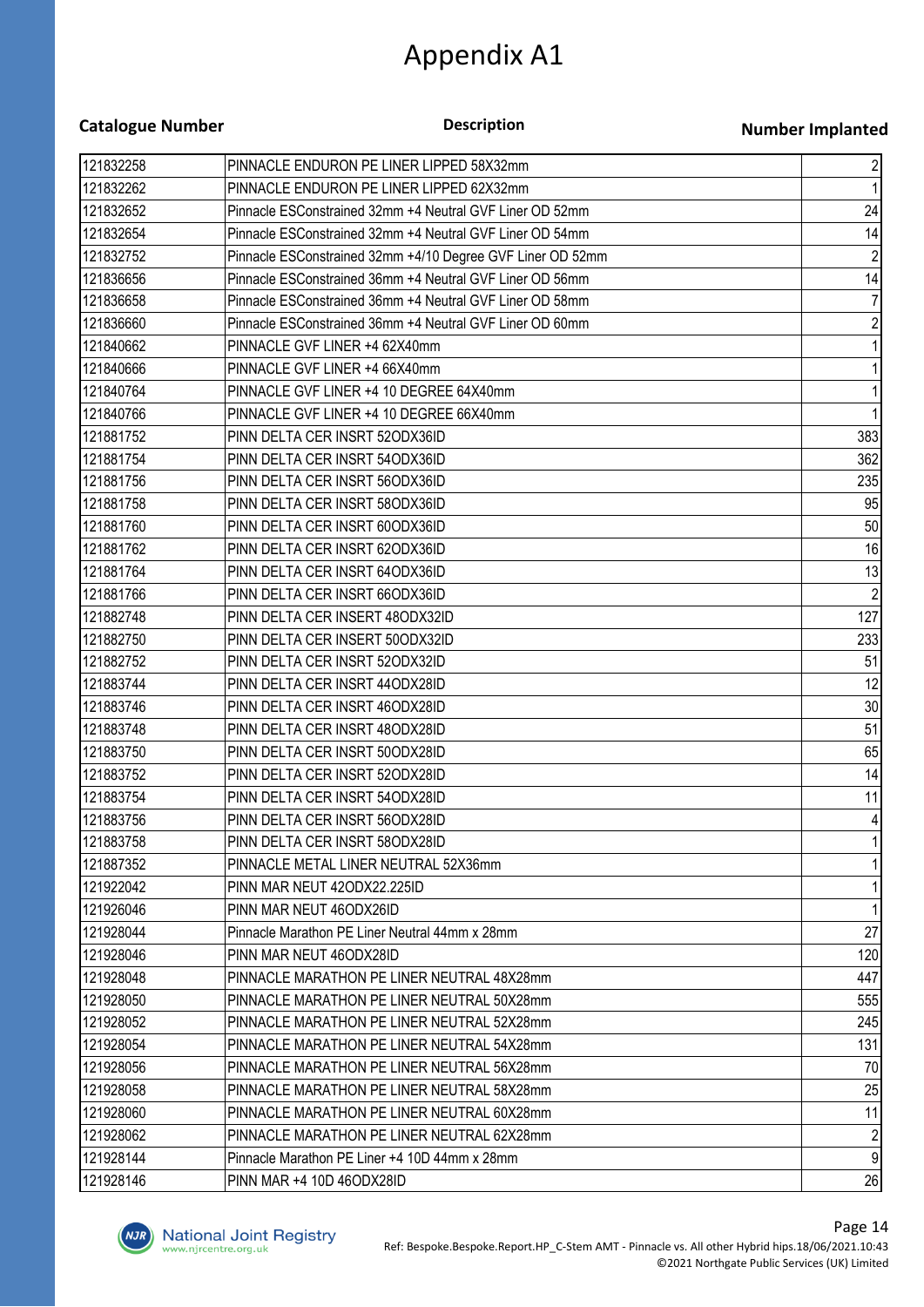| <b>Catalogue Number</b> | <b>Description</b>                              | <b>Number Implanted</b> |
|-------------------------|-------------------------------------------------|-------------------------|
| 121928148               | PINNACLE MARATHON PE LINER +4 10 DEGREE 48X28mm | 39                      |
| 121928150               | PINNACLE MARATHON PE LINER +4 10 DEGREE 50X28mm | 48                      |
| 121928152               | PINNACLE MARATHON PE LINER +4 10 DEGREE 52X28mm | 15                      |
| 121928154               | PINNACLE MARATHON PE LINER +4 10 DEGREE 54X28mm | 9                       |
| 121928156               | PINNACLE MARATHON PE LINER +4 10 DEGREE 56X28mm | $\mathbf{3}$            |
| 121928248               | PINNACLE MARATHON PE LINER LIPPED 48X28mm       | 837                     |
| 121928250               | PINNACLE MARATHON PE LINER LIPPED 50X28mm       | 1067                    |
| 121928252               | PINNACLE MARATHON PE LINER LIPPED 52X28mm       | 258                     |
| 121928254               | PINNACLE MARATHON PE LINER LIPPED 54X28mm       | 128                     |
| 121928256               | PINNACLE MARATHON PE LINER LIPPED 56X28mm       | 99                      |
| 121928258               | PINNACLE MARATHON PE LINER LIPPED 58X28mm       | 47                      |
| 121928260               | PINNACLE MARATHON PE LINER LIPPED 60X28mm       | 12                      |
| 121928262               | PINNACLE MARATHON PE LINER LIPPED 62X28mm       | 5                       |
| 121928264               | PINNACLE MARATHON PE LINER LIPPED 64X28mm       | 1                       |
| 121928448               | PINNACLE MARATHON PE LINER +4 NEUTRAL 48X28mm   | 8                       |
| 121928450               | PINNACLE MARATHON PE LINER +4 NEUTRAL 50X28mm   | 15                      |
| 121928452               | PINNACLE MARATHON PE LINER +4 NEUTRAL 52X28mm   | $\mathfrak{Z}$          |
| 121928454               | PINNACLE MARATHON PE LINER +4 NEUTRAL 54X28mm   | 3                       |
| 121928456               | PINNACLE MARATHON PE LINER +4 NEUTRAL 56X28mm   | 3                       |
| 121928460               | PINNACLE MARATHON PE LINER +4 NEUTRAL 60X28mm   |                         |
| 121932052               | PINNACLE MARATHON PE LINER NEUTRAL 52X32mm      | 1042                    |
| 121932054               | PINNACLE MARATHON PE LINER NEUTRAL 54X32mm      | 620                     |
| 121932056               | PINNACLE MARATHON PE LINER NEUTRAL 56X32mm      | 331                     |
| 121932058               | PINNACLE MARATHON PE LINER NEUTRAL 58X32mm      | 184                     |
| 121932060               | PINNACLE MARATHON PE LINER NEUTRAL 60X32mm      | 58                      |
| 121932062               | PINNACLE MARATHON PE LINER NEUTRAL 62X32mm      | 22                      |
| 121932064               | PINNACLE MARATHON PE LINER NEUTRAL 64X32mm      | 8                       |
| 121932148               | Pinnacle Marathon PE Liner + 4 Neutral 32x48mm  | 18                      |
| 121932150               | Pinnacle Marathon PE Liner +4 10D 50mm x 32mm   | 41                      |
| 121932152               | PINNACLE MARATHON PE LINER +4 10 DEGREE 52X32mm | 19                      |
| 121932154               | PINNACLE MARATHON PE LINER +4 10 DEGREE 54X32mm | 26                      |
| 121932156               | PINNACLE MARATHON PE LINER +4 10 DEGREE 56X32mm | 14                      |
| 121932158               | PINNACLE MARATHON PE LINER +4 10 DEGREE 58X32mm | 12                      |
| 121932160               | PINNACLE MARATHON PE LINER +4 10 DEGREE 60X32mm |                         |
| 121932162               | PINNACLE MARATHON PE LINER +4 10 DEGREE 62X32mm |                         |
| 121932252               | PINNACLE MARATHON PE LINER LIPPED 52X32mm       | 1585                    |
| 121932254               | PINNACLE MARATHON PE LINER LIPPED 54X32mm       | 1211                    |
| 121932256               | PINNACLE MARATHON PE LINER LIPPED 56X32mm       | 755                     |
| 121932258               | PINNACLE MARATHON PE LINER LIPPED 58X32mm       | 393                     |
| 121932260               | PINNACLE MARATHON PE LINER LIPPED 60X32mm       | 144                     |
| 121932262               | PINNACLE MARATHON PE LINER LIPPED 62X32mm       | 59                      |
| 121932264               | PINNACLE MARATHON PE LINER LIPPED 64X32mm       | 10                      |
| 121932266               | PINNACLE MARATHON PE LINER LIPPED 66X32mm       | 8                       |
| 121932268               | Pinnacle Marathon PE Liner Lipped 68mm x 32mm   |                         |
| 121932448               | PINNACLE MARATHON PE Liner +4 NEUTRAL 48/32mm   | 5 <sup>1</sup>          |
| 121932450               | 32MM MARATHON +4 NEUTRAL ES LINER OD 50MM       | $\mathfrak{g}$          |

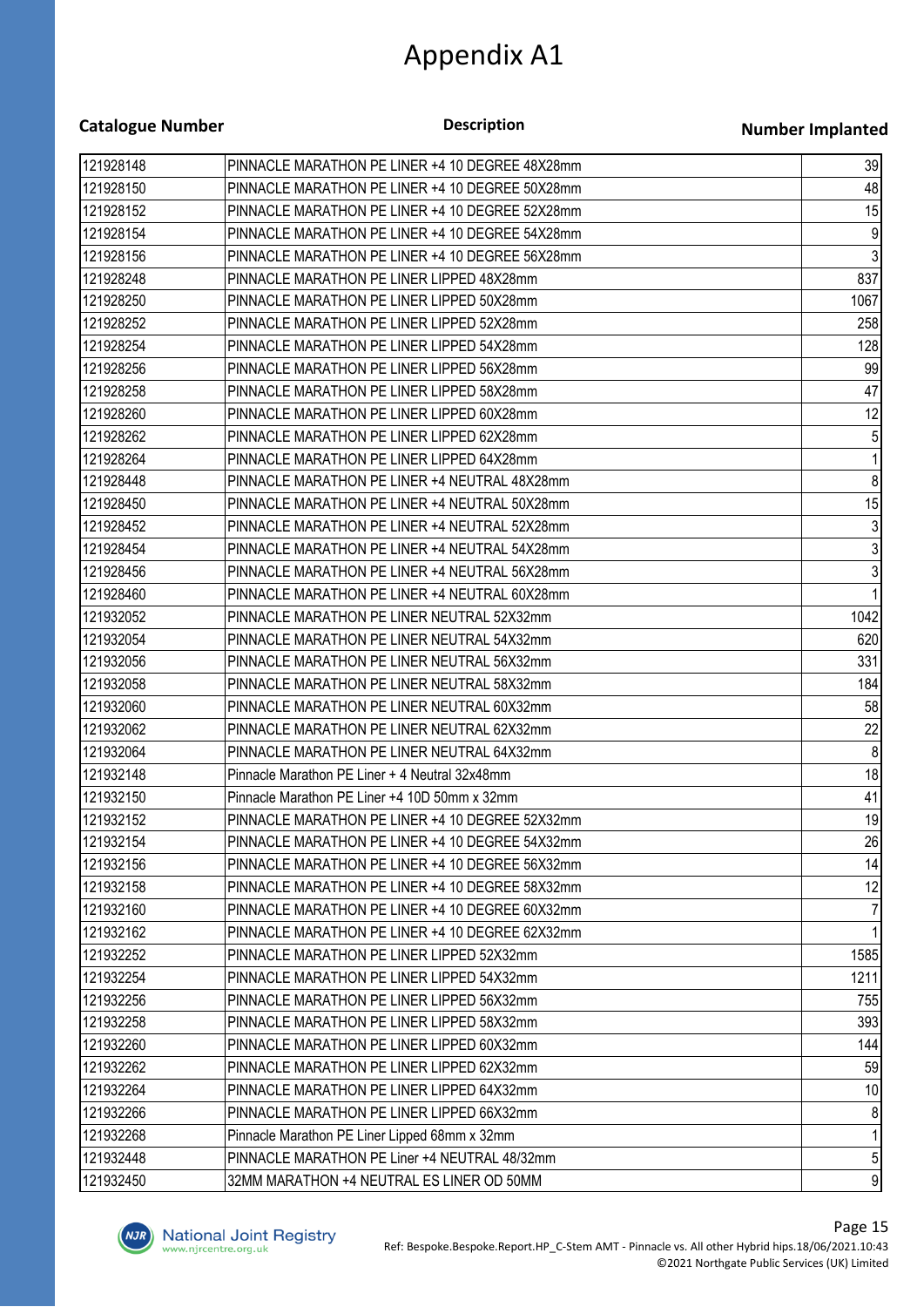| <b>Catalogue Number</b> | <b>Description</b>                                 | <b>Number Implanted</b> |
|-------------------------|----------------------------------------------------|-------------------------|
| 121932452               | PINNACLE MARATHON PE LINER +4 NEUTRAL 52X32mm      | 11                      |
| 121932454               | PINNACLE MARATHON PE LINER +4NEUTRAL 54X32mm       | 16                      |
| 121932456               | PINNACLE MARATHON PE LINER +4 NEUTRAL 56X32mm      | 19                      |
| 121932458               | PINNACLE MARATHON PE LINER +4 NEUTRAL 58X32mm      | $\sqrt{5}$              |
| 121932460               | PINNACLE MARATHON PE LINER +4 NEUTRAL 60X32mm      | 8                       |
| 121932464               | PINNACLE MARATHON PE LINER +4 NEUTRAL 64X32mm      | $\overline{2}$          |
| 121936056               | PINNACLE MARATHON PE LINER NEUTRAL 56X36mm         | 518                     |
| 121936058               | PINNACLE MARATHON PE LINER NEUTRAL 58X36mm         | 276                     |
| 121936060               | PINNACLE MARATHON PE LINER NEUTRAL 60X36mm         | 129                     |
| 121936062               | PINNACLE MARATHON PE LINER NEUTRAL 62X36mm         | 34                      |
| 121936064               | PINNACLE MARATHON PE LINER NEUTRAL 64X36mm         | 10                      |
| 121936066               | PINNACLE MARATHON PE LINER NEUTRAL 66X36mm         |                         |
| 121936068               | Pinnacle Marathon PE Liner Neutral 68mm x 36mm     |                         |
| 121936070               | Pinnacle Marathon PE Liner Neutral 70mm x 36mm     | 1                       |
| 121936152               | PINNACLE MARATHON PE LINER +4 10 DEGREE 52X36mm    | 92                      |
| 121936154               | PINNACLE MARATHON PE LINER +4 10 DEGREE 54X36mm    | 125                     |
| 121936156               | PINNACLE MARATHON PE LINER +4 10 DEGREE 56X36mm    | 116                     |
| 121936158               | PINNACLE MARATHON PE LINER +4 10 DEGREE 58X36mm    | 65                      |
| 121936160               | PINNACLE MARATHON PE LINER +4 10 DEGREE 60X36mm    | 29                      |
| 121936162               | PINNACLE MARATHON PE LINER +4 10 DEGREE 62X36mm    | 21                      |
| 121936164               | PINNACLE MARATHON PE LINER +4 10 DEGREE 64X36mm    | 4                       |
| 121936166               | PINNACLE MARATHON PE LINER +4 10 DEGREE 66X36mm    | $\overline{c}$          |
| 121936452               | PINNACLE MARATHON PE LINER +4 NEUTRAL 52X36mm      | 24                      |
| 121936454               | PINNACLE MARATHON PE LINER +4 NEUTRAL 54X36mm      | 35                      |
| 121936456               | PINNACLE MARATHON PE LINER +4 NEUTRAL 56X36mm      | 23                      |
| 121936458               | PINNACLE MARATHON PE LINER +4 NEUTRAL 58X36mm      | 13                      |
| 121936460               | PINNACLE MARATHON PE LINER +4 NEUTRAL 60X36mm      | 4                       |
| 121936462               | PINNACLE MARATHON PE LINER +4 NEUTRAL 62X36mm      | 4                       |
| 121936464               | PINNACLE MARATHON PE LINER +4 NEUTRAL 64X36mm      | 11                      |
| 122128044               | Pinnacle AltrX polyethylene liner neutral 28x44mm  | 5 <sup>1</sup>          |
| 122128046               | Pinnacle AltrX polyethylene liner neutral 28x46mm  |                         |
| 122128048               | Pinnacle AltrX polyethylene liner neutral 28x48mm  |                         |
| 122128050               | Pinnacle AltrX polyethylene liner neutral 28x50mm  |                         |
| 122128052               | Pinnacle AltrX polyethylene liner neutral 28x52mm  |                         |
| 122128248               | Pinnacle AltrX polyethylene liner lipped 28x48mm   | $\overline{2}$          |
| 122132048               | Pinnacle AltrX polyethylene liner neutral 32x48mm  | 898                     |
| 122132050               | Pinnacle AltrX polyethylene liner neutral 32x50mm  | 1721                    |
| 122132052               | Pinnacle AltrX polyethylene liner neutral 32x52mm  | 403                     |
| 122132054               | Pinnacle AltrX polyethylene liner neutral 32x54mm  | 268                     |
| 122132056               | Pinnacle AltrX polyethylene liner neutral 32x56mm  | 159                     |
| 122132058               | Pinnacle AltrX polyethylene liner neutral 32x58mm  | 79                      |
| 122132060               | Pinnacle AltrX polyethylene liner neutral 32x60mm  |                         |
| 122132062               | Pinnacle AltrX polyethylene liner neutral 32x68mm  | $\overline{3}$          |
| 122132064               | Pinnacle AltrX polyethylene liner neutral 32x64mm  |                         |
| 122132148               | Pinnacle AltrX polyethylene liner +4 10deg 32x48mm | 17                      |
| 122132150               | Pinnacle AltrX polyethylene liner +4 10deg 32x50mm | 39                      |

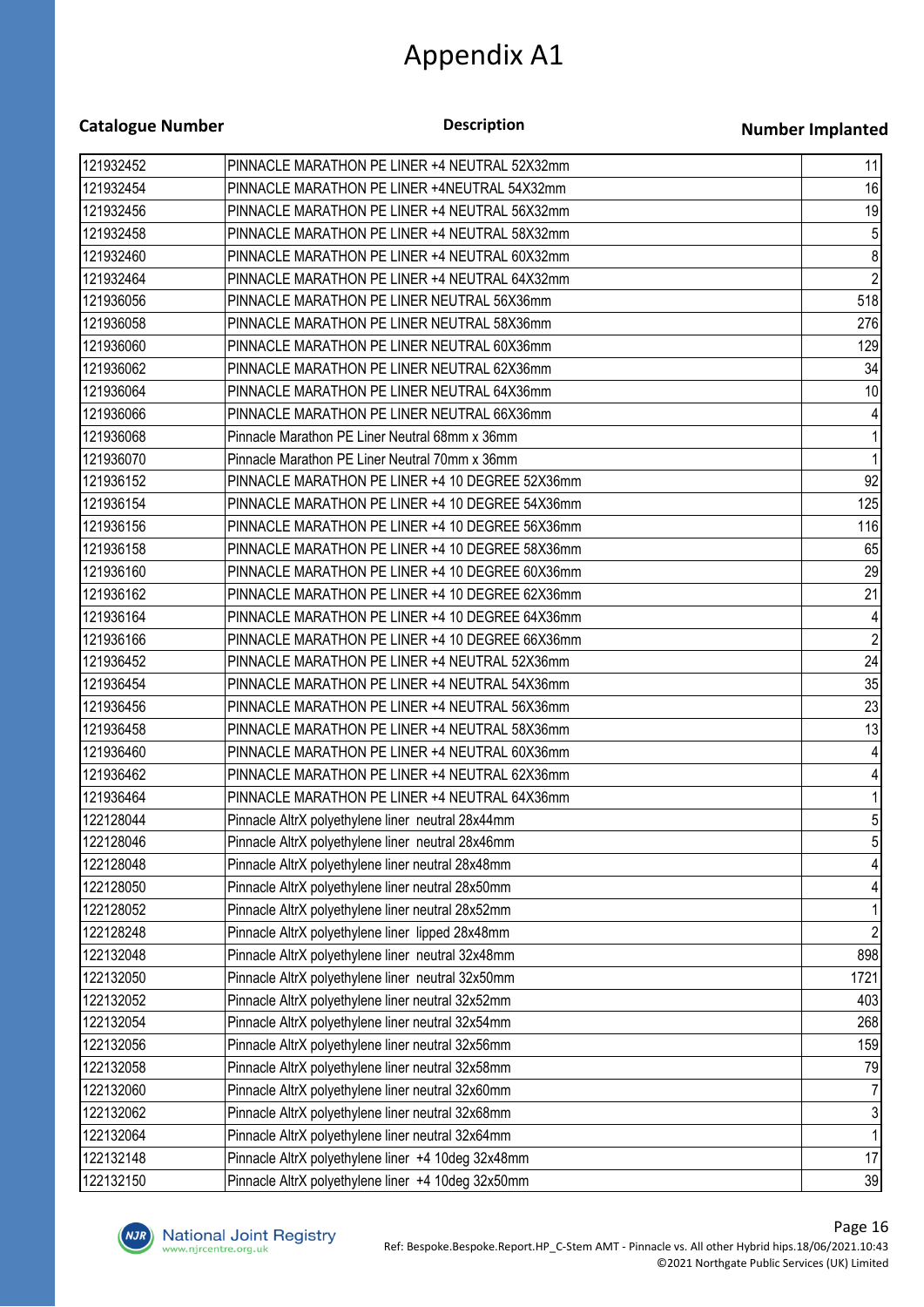| <b>Catalogue Number</b> | <b>Description</b>                                 | <b>Number Implanted</b> |
|-------------------------|----------------------------------------------------|-------------------------|
| 122132152               | Pinnacle AltrX polyethylene liner +4 10deg 32x52mm |                         |
| 122132154               | Pinnacle AltrX polyethylene liner +4 10deg 32x54mm | $\frac{2}{2}$           |
| 122132252               | Pinnacle AltrX polyethylene liner lipped 32x52mm   | 319                     |
| 122132254               | Pinnacle AltrX polyethylene liner lipped 32x54mm   | 208                     |
| 122132256               | Pinnacle AltrX polyethylene liner lipped 32x56mm   | 137                     |
| 122132258               | Pinnacle AltrX polyethylene liner lipped 32x58mm   | 60                      |
| 122132260               | Pinnacle AltrX polyethylene liner lipped 32x60mm   | 23                      |
| 122132262               | Pinnacle AltrX polyethylene liner lipped 32x62mm   | 9                       |
| 122132264               | Pinnacle AltrX polyethylene liner lipped 32x64mm   |                         |
| 122132450               | Pinnacle AltrX polyethylene liner +4 32x50mm       | $\overline{3}$          |
| 122132452               | Pinnacle AltrX polyethylene liner +4 32x52mm       |                         |
| 122136052               | Pinnacle AltrX polyethylene liner neutral 36x52mm  | 771                     |
| 122136054               | Pinnacle AltrX polyethylene liner neutral 36x54mm  | 832                     |
| 122136056               | Pinnacle AltrX polyethylene liner neutral 36x56mm  | 164                     |
| 122136058               | Pinnacle AltrX polyethylene liner neutral 36x58mm  | 71                      |
| 122136060               | Pinnacle AltrX polyethylene liner neutral 36x60mm  | 30                      |
| 122136062               | Pinnacle AltrX polyethylene liner neutral 36x62mm  | 17                      |
| 122136064               | Pinnacle AltrX polyethylene liner neutral 36x64mm  |                         |
| 122136152               | Pinnacle AltrX polyethylene liner +4 10deg 36x52mm | 17                      |
| 122136154               | Pinnacle AltrX polyethylene liner +4 10deg 36x54mm | 17                      |
| 122136156               | Pinnacle AltrX polyethylene liner +4 10deg 36x56mm |                         |
| 122136158               | Pinnacle AltrX polyethylene liner +4 10deg 36x58m  | $\overline{c}$          |
| 122136160               | Pinnacle AltrX polyethylene liner +4 10deg 36x60mm | 6                       |
| 122136162               | Pinnacle AltrX polyethylene liner +4 10deg 36x62mm |                         |
| 122136164               | Pinnacle AltrX polyethylene liner +4 10deg 36x64mm |                         |
| 122136256               | Pinnacle AltrX polyethylene liner lipped 36x56mm   | 61                      |
| 122136258               | Pinnacle AltrX polyethylene liner lipped 36x58mm   | 30 <sup>°</sup>         |
| 122136260               | Pinnacle AltrX polyethylene liner lipped 36x60mm   | 15                      |
| 122136262               | Pinnacle AltrX polyethylene liner lipped 36x62mm   | $\overline{2}$          |
| 122136264               | Pinnacle AltrX polyethylene liner lipped 36x64mm   | $\mathbf{3}$            |
| 122136452               | Pinnacle AltrX polyethylene liner +4 36x52mm       |                         |
| 122136454               | Pinnacle AltrX polyethylene liner +4 36x54mm       |                         |
| 122136456               | Pinnacle AltrX polyethylene liner +4 36x56mm       |                         |
| 122136458               | Pinnacle AltrX polyethylene liner +4 36x58mm       |                         |
| 122140056               | Pinnacle AltrX polyethylene liner 40x56mm          |                         |
| 122140456               | Pinnacle AltrX polyethylene liner LD +4 40x56mm    |                         |
|                         |                                                    |                         |
| <b>HEADS</b>            |                                                    |                         |
| 136503000               | 26mm ARTICUL/EZE HEAD COBALT CHROME +10            |                         |
| 136505000               | ARTICUL/EZE M 40mm HEAD +1.5                       | 3                       |
| 136506000               | ARTICUL/EZE M 40mm HEAD +5                         | $\overline{2}$          |
| 136511000               | 28mm ARTICUL/EZE HEAD COBALT CHROME +1.5           | 961                     |
| 136511500               | ARTICUL/EZE ULTAMET 28mm HEAD +1.5                 | 10                      |
| 136512000               | 28mm ARTICUL/EZE HEAD COBALT CHROME +5             | 1612                    |
| 136512500               | ARTICUL/EZE ULTAMET 28mm HEAD +5                   | 19                      |
| 136513000               | 28mm ARTICUL/EZE HEAD COBALT CHROME +8.5           | 617                     |

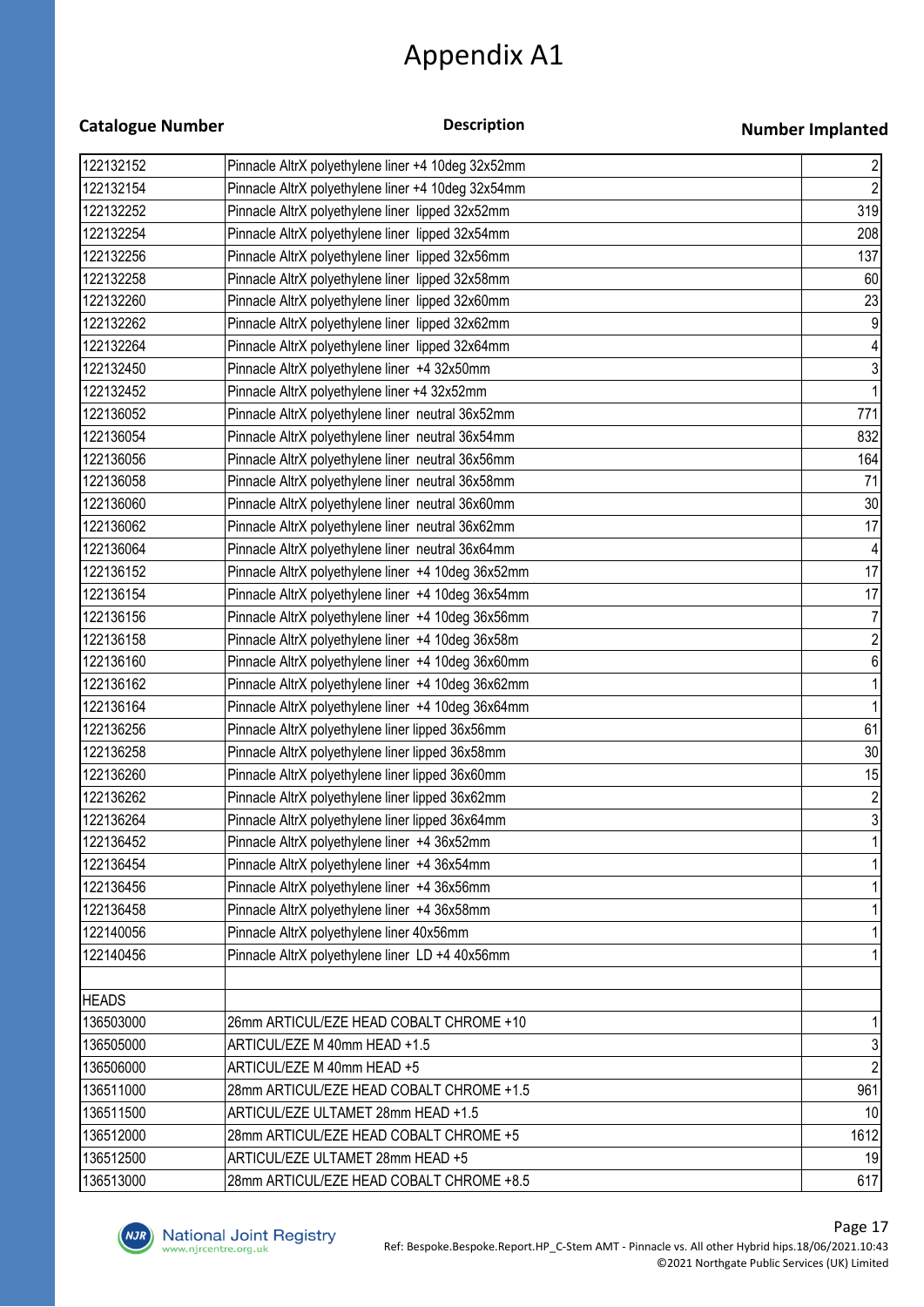| <b>Catalogue Number</b> |  |
|-------------------------|--|
|-------------------------|--|

**Description**

#### **Number Implanted**

| 136513500 | ARTICUL/EZE ULTAMET 28mm HEAD +8.5              | 13               |
|-----------|-------------------------------------------------|------------------|
| 136514000 | 28mm ARTICUL/EZE HEAD COBALT CHROME +12         | 70               |
| 136515000 | 28mm ARTICUL/EZE HEAD COBALT CHROME +15.5       | 3                |
| 136521000 | 32mm ARTICUL/EZE HEAD COBALT CHROME +1          | 1294             |
| 136522000 | 32mm ARTICUL/EZE HEAD COBALT CHROME +5          | 3296             |
| 136523000 | 32mm ARTICUL/EZE HEAD COBALT CHROME +9          | 1389             |
| 136524000 | 32mm ARTICUL/EZE HEAD COBALT CHROME +13         | 156              |
| 136525000 | 32mm ARTICUL/EZE HEAD COBALT CHROME +17         | 1                |
| 136528130 | 9/10 DELTA CERAMIC 28MM +3                      | $\overline{2}$   |
| 136528210 | SROM DELTA CERAMIC 28MM +0                      | $\mathbf{1}$     |
| 136528230 | SROM DELTA CERAMIC 28MM +6                      | $\mathbf{2}$     |
| 136528310 | ARTIC DELTA CERAMIC 28MM +1.5                   | 384              |
| 136528320 | ARTIC DELTA CERAMIC 28MM +5.0                   | 846              |
| 136528330 | ARTIC DELTA CERAMIC 28MM +8.5                   | 310              |
| 136528710 | DELTA TAPER SLEEVE CERAMIC HEAD 12/14 28MM +1.5 | 1                |
| 136530000 | 22.225mm ARTICUL/EZE HEAD COBALT CHROME +7      | $\mathbf{1}$     |
| 136532000 | S-ROM ULTAMET 36mm HEAD +3                      | $\vert 4 \vert$  |
| 136532230 | SROM DELTA CERAMIC 32MM +6                      | 1                |
| 136532310 | ARTIC DELTA CERAMIC 32MM +1                     | 867              |
| 136532320 | ARTIC DELTA CERAMIC 32MM +5                     | 3190             |
| 136532330 | ARTIC DELTA CERAMIC 32MM +9                     | 1326             |
| 136532710 | DELTA TAPER SLEEVE CERAMIC HEAD 12/14 32MM +1   | 1                |
| 136532730 | DELTA TAPER SLEEVE CERAMIC HEAD 12/14 32MM +9   | $\mathbf{1}$     |
| 136533000 | S-ROM ULTAMET 36mm HEAD +6                      | $\mathbf{1}$     |
| 136536310 | ARTIC DELTA CERAMIC 36MM +1.5                   | 589              |
| 136536320 | ARTIC DELTA CERAMIC 36MM +5.0                   | 1640             |
| 136536330 | ARTIC DELTA CERAMIC 36MM +8.5                   | 678              |
| 136536340 | ARTIC DELTA CERAMIC 36MM +12.0                  | 104              |
| 136536710 | DELTA TAPER SLEEVE CERAMIC HEAD 12/14 36MM +1.5 | $\mathbf{1}$     |
| 136536730 | DELTA TAPER SLEEVE CERAMIC HEAD 12/14 36MM +8.5 | $\mathbf{1}$     |
| 136550000 | ARTICUL/EZE ULTAMET 36mm HEAD -2                | 30               |
| 136551000 | ARTICUL/EZE ULTAMET 36mm HEAD +1.5              | 344              |
| 136552000 | ARTICUL/EZE ULTAMET 36mm HEAD +5                | 875              |
| 136553000 | ARTICUL/EZE ULTAMET 36mm HEAD +8.5              | 438              |
| 136554000 | ARTICUL/EZE M 36MM +12                          | 64               |
| 167132F   | Delta Modular Head 32mm                         | 1                |
| 9111121   | HIP BA BIO 28MM 12/14 + 1.5                     | $\overline{4}$   |
| 9111122   | HIP BA BIO 28MM $12/14 + 5$                     | 17               |
| 9111123   | HIP BA BIO 28MM 12/14 + 8.5                     | $\overline{7}$   |
| 911112300 | 28mm ARTICUL/EZE HEAD ALUMINA CERAMIC +8.5      | $\overline{2}$   |
| 9111131   | HIP BALL BIOLOX 32 +1 12/14                     | $\mathbf{1}$     |
| 9111132   | HIP BALL BIOLOX 32 +5 12/14                     | $6 \overline{6}$ |
| 9111133   | HIP BALL BIOLOX 32 +9 12/14                     | $\mathbf{3}$     |
| 962701100 | 9/10 ULTAMET 28mm HEAD +0                       | $\mathbf{1}$     |
| 962747000 | 28mm ELITE PLUS MODULAR HEAD +6                 | 1                |
| HM50028   | BioBall DELTA Ceramic Head Ø28 mm sterile       | 1                |